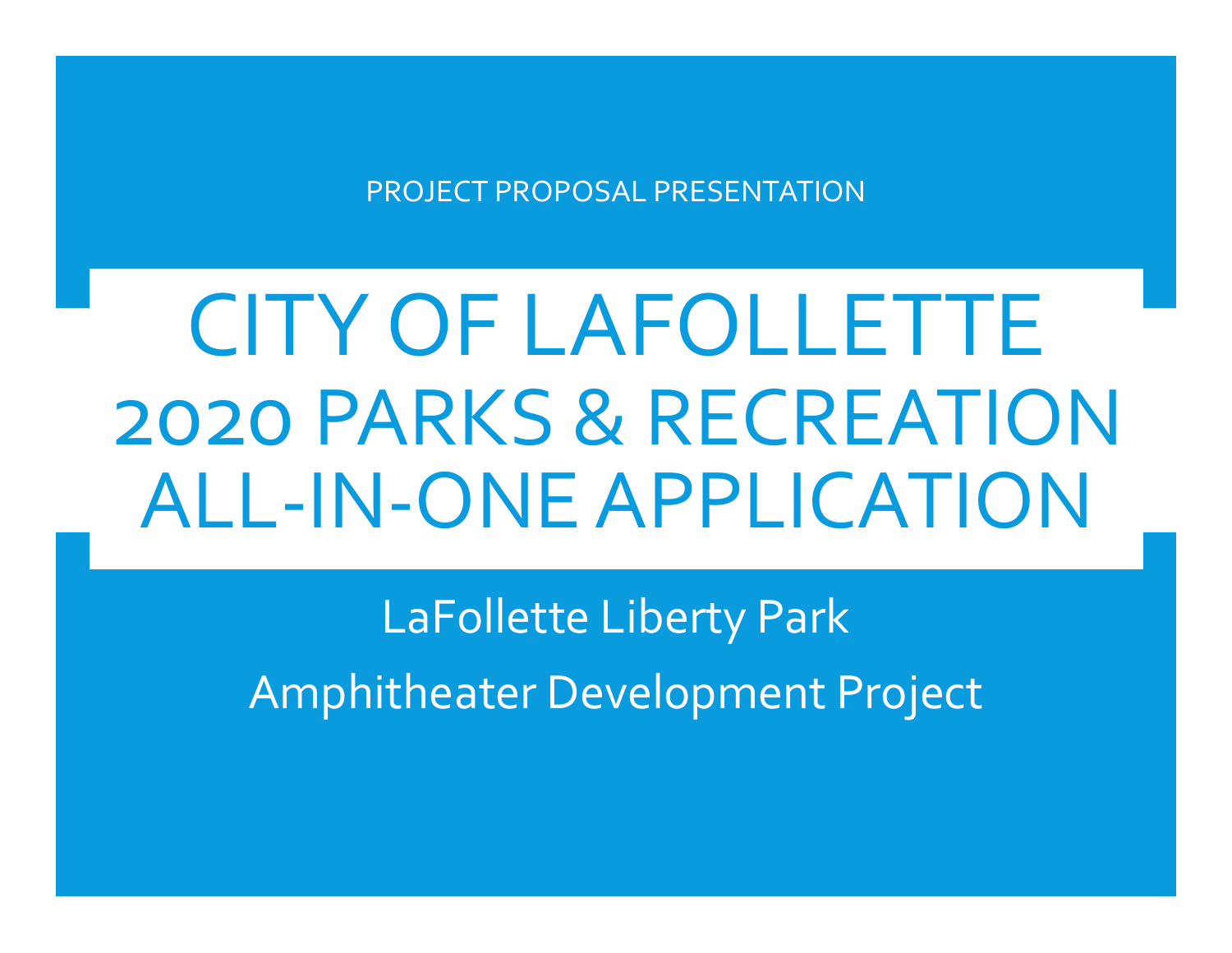#### CENSUS POPULATION 2018 AMERICAN COMMUNITY SURVEY ESTIMATES

- City of LaFollette
	- Total Population: 6,911
	- Total Households: 2,812

#### Campbell County

- Total Population: 39,687
- Total Households: 16,172

The City of LaFollette is located

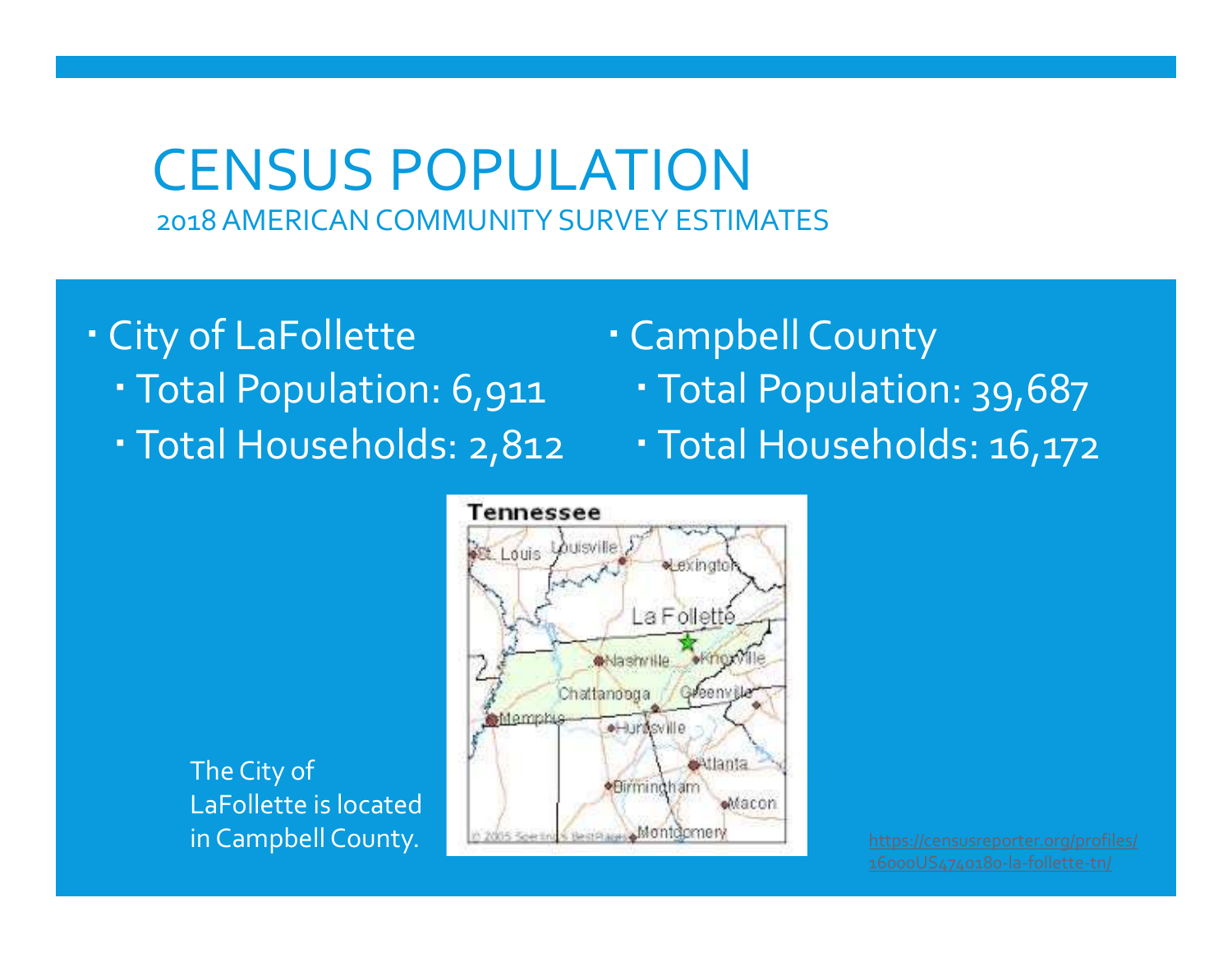### TARGET DEMOGRAPHICS

- Proposed improvements at Liberty Park will continue to make the recreational facilities available to all persons, regardless of age, gender, race, economic status, or possible disability.
- The proposed improvements and upgraded facilities can be used by all ages.



/

Age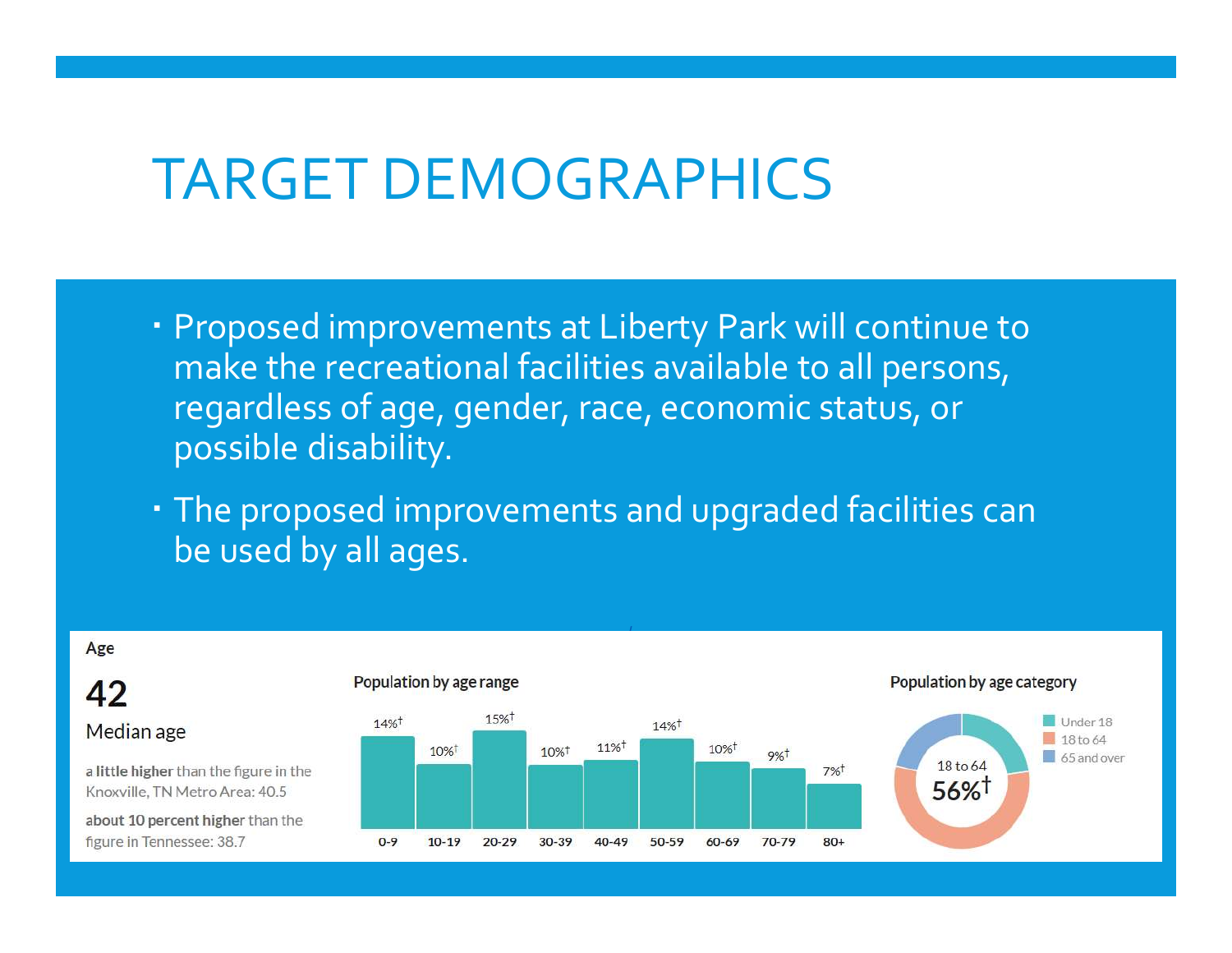### PUBLIC RECREATION ACTIVITIES/ PROGRAMS ENVISIONED AT LIBERTY PARK

- Proposed Improvements: Amphitheater ADA Parking and Walkways Future Park
	- Improvements:
		- Restroom Facility

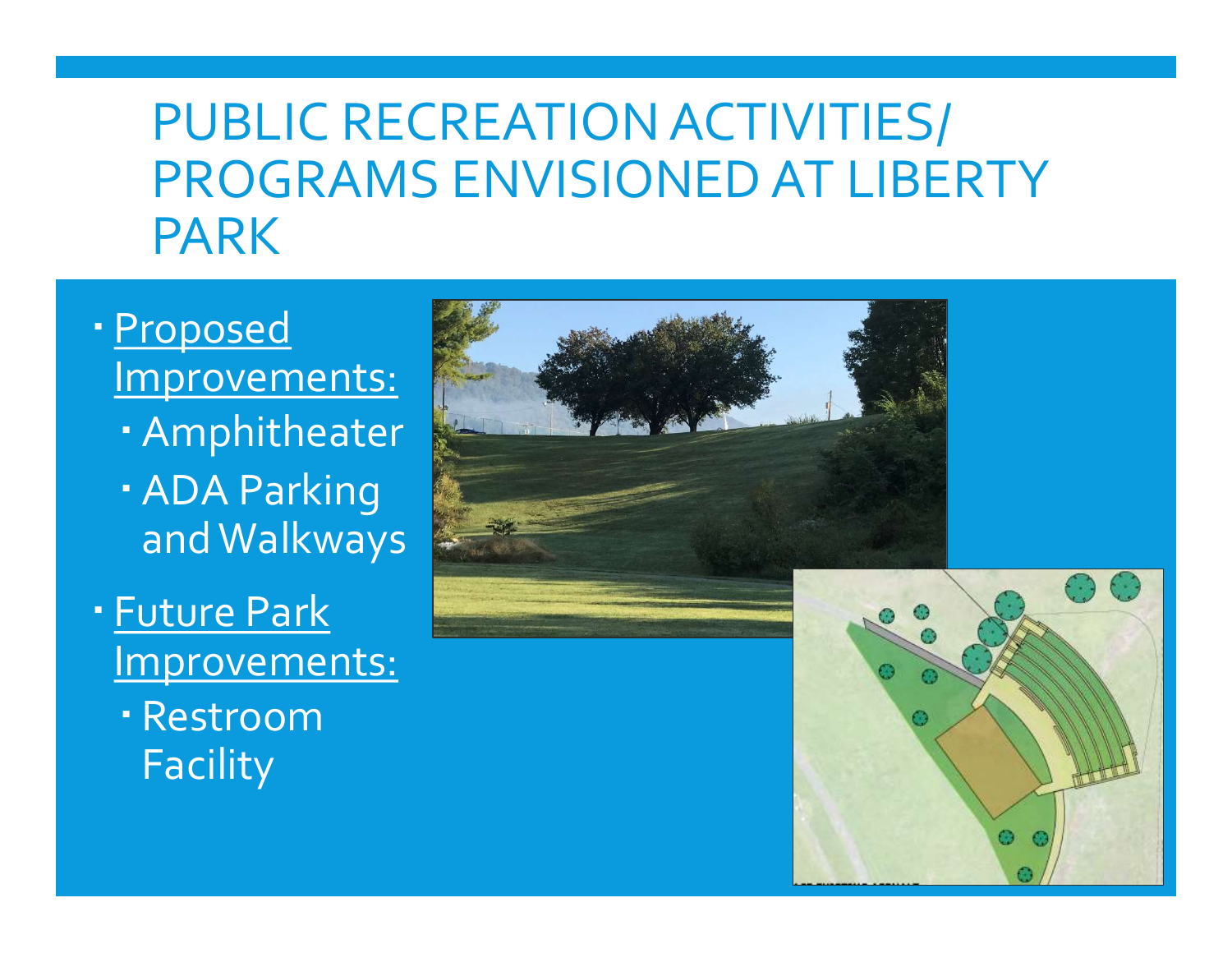#### PUBLIC RECREATION ACTIVITIES/ PROGRAMS AT LIBERTY PARK

- **· Existing Park** Facilities:
	- Ball Field
	- Splash Pad
	- Skate Park
	- Restrooms
	- Walking Trail

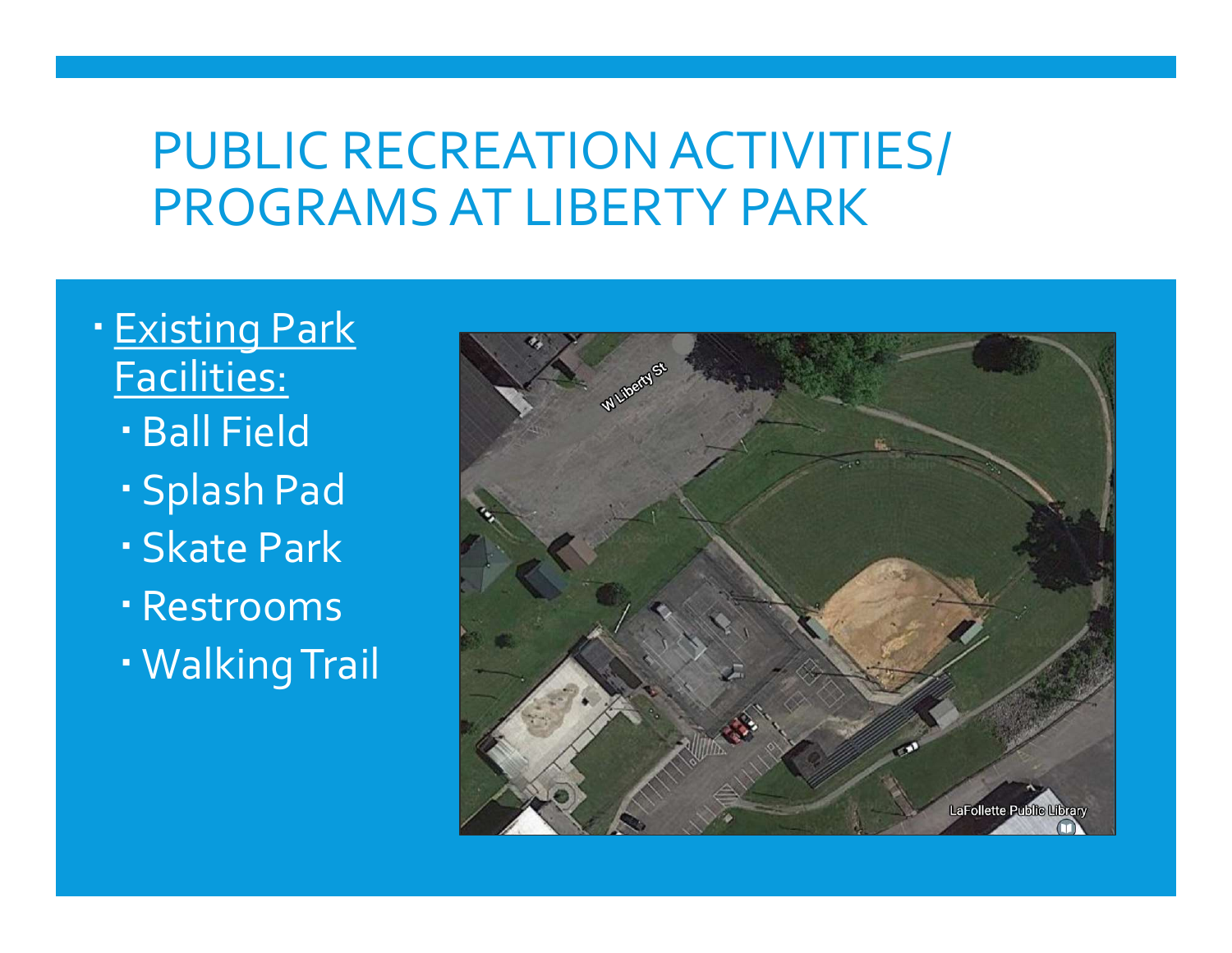### POSITIVE COMMUNITY IMPACT

- Addresses the number one need, interest, and priority the community detailed during the 2018 Parks & Recreation Master Planning process.
- **· Improve public health by encouraging outdoor physical** activity
- Upgrades and additions to existing facilities to promote continued use
- Construction of an Amphitheater and support facilities
	- Enables the City to host a variety of outdoor recreational events and community days (i.e. movie nights, theater performances, concerts, etc.)
	- Accessible to all citizens regardless of disabilities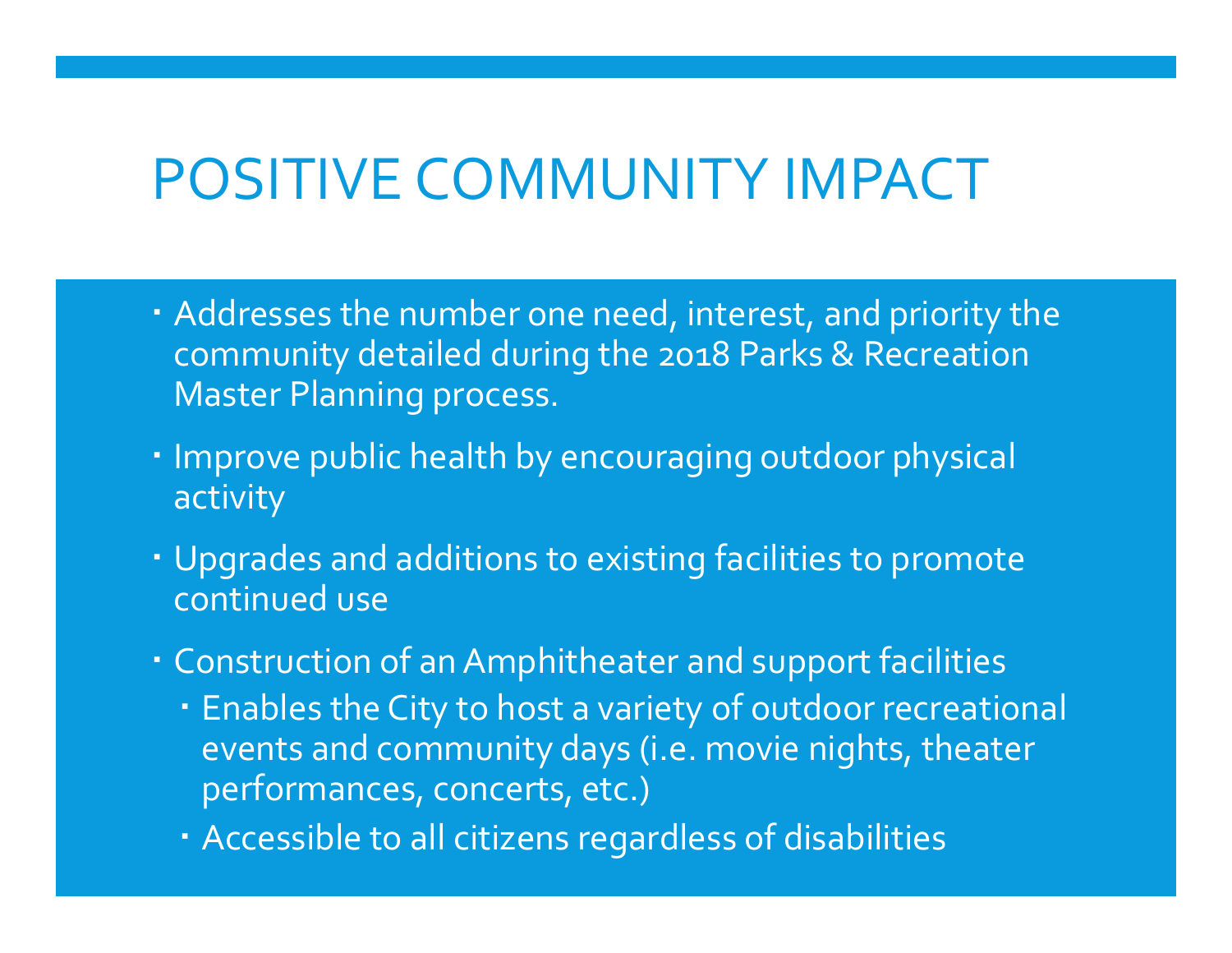### GOAL OF PROJECT

- Address the public's wishes, needs, and priorities as outlined in the 2018 System-Wide Parks & Recreation Master Plan
- Expand ADA Accessible facilities/opportunities at LaFollette Liberty Park
	- Amphitheater
		- Fully ADA Compliant with Companion Seating
	- New ADA Compliant Access Walkways
	- Additional ADA Compliant Parking Area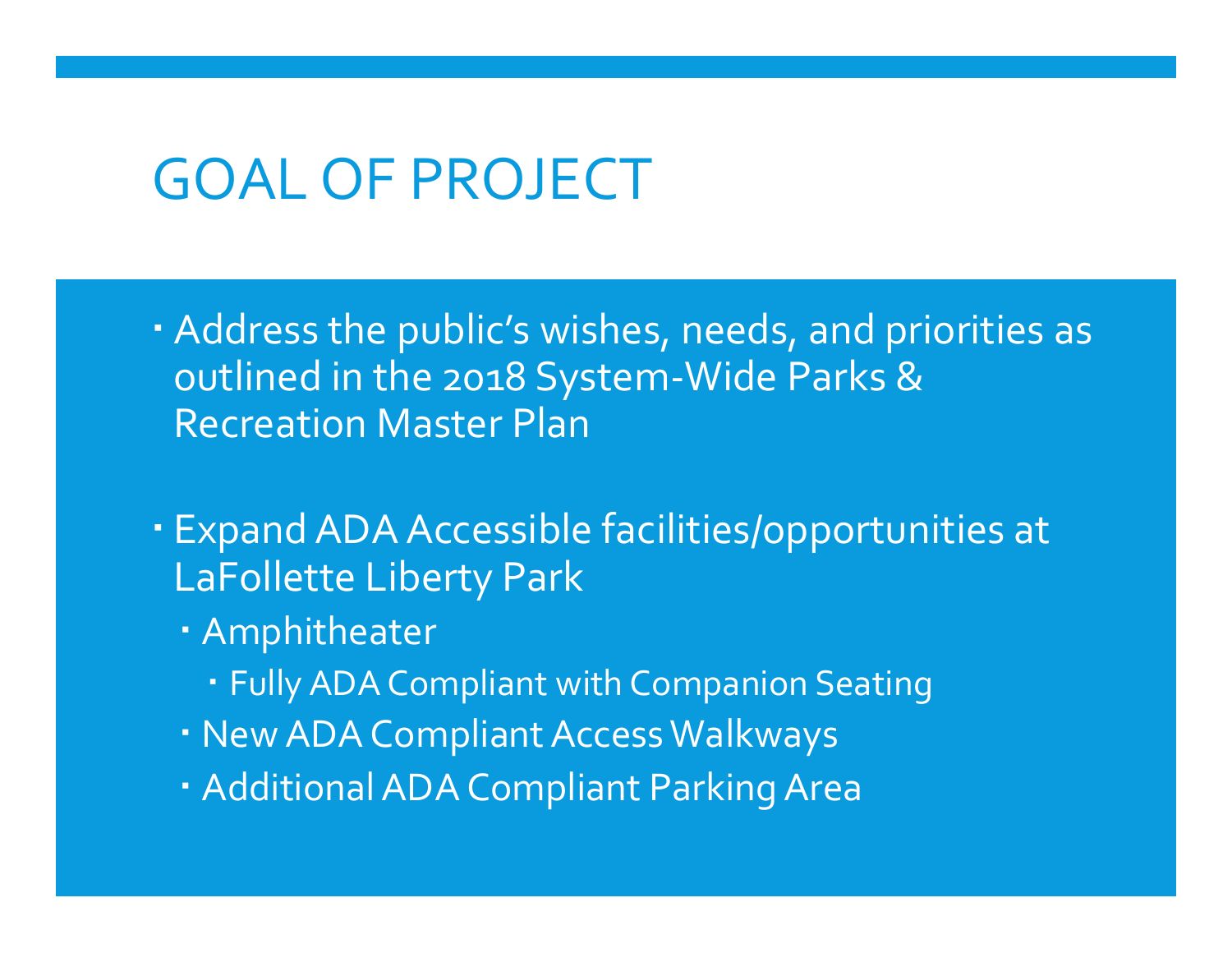#### GOAL OF PROJECT (CONTINUED…)

- Encourage outdoor physical activity
- Improve quality of life for residents by expanding recreational and entertainment opportunities in LaFollette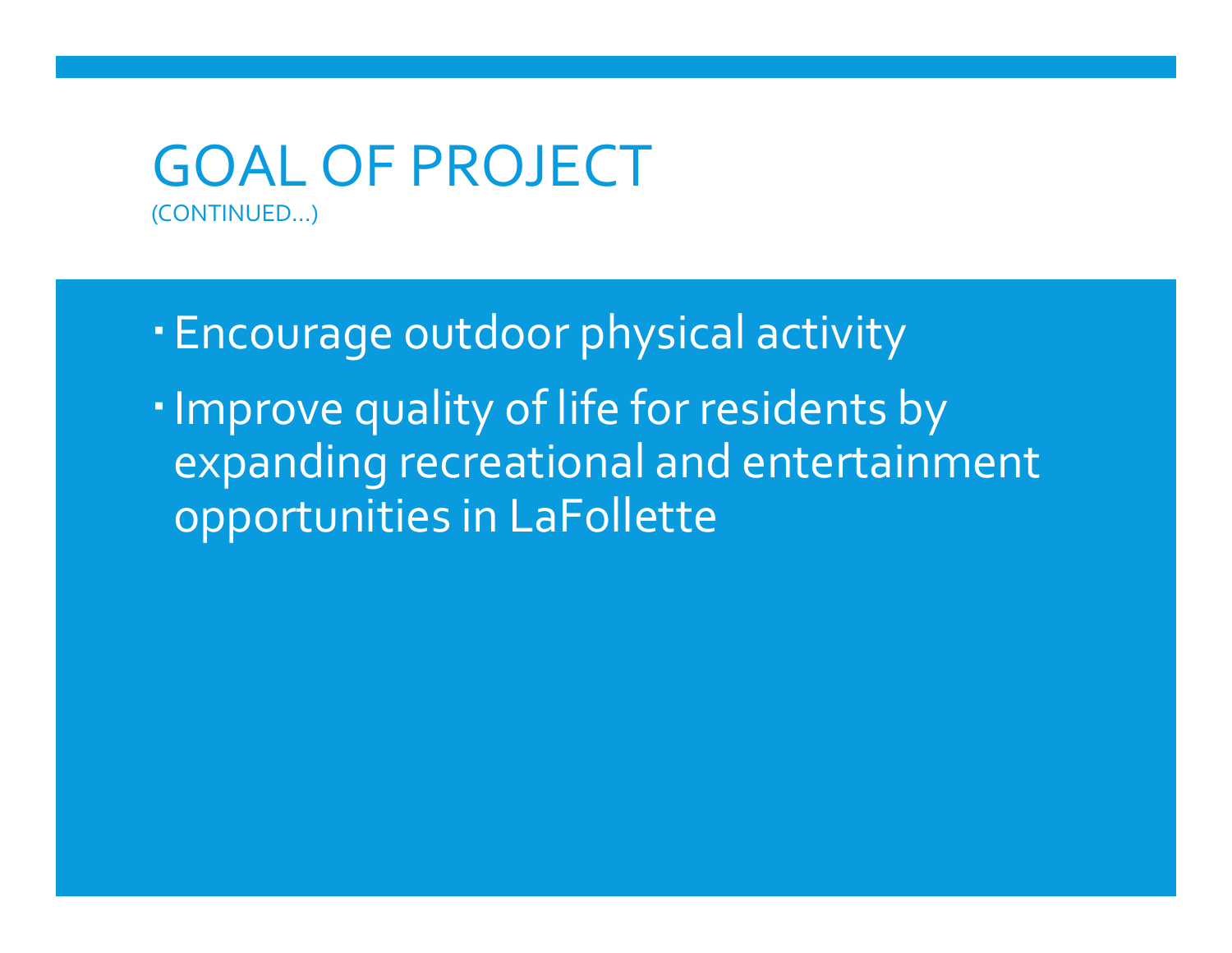### MEANS & FUNDING FOR DEVELOPMENT

TDEC Parks and Recreation Grant Funding Remaining Cash Match from the City of LaFollette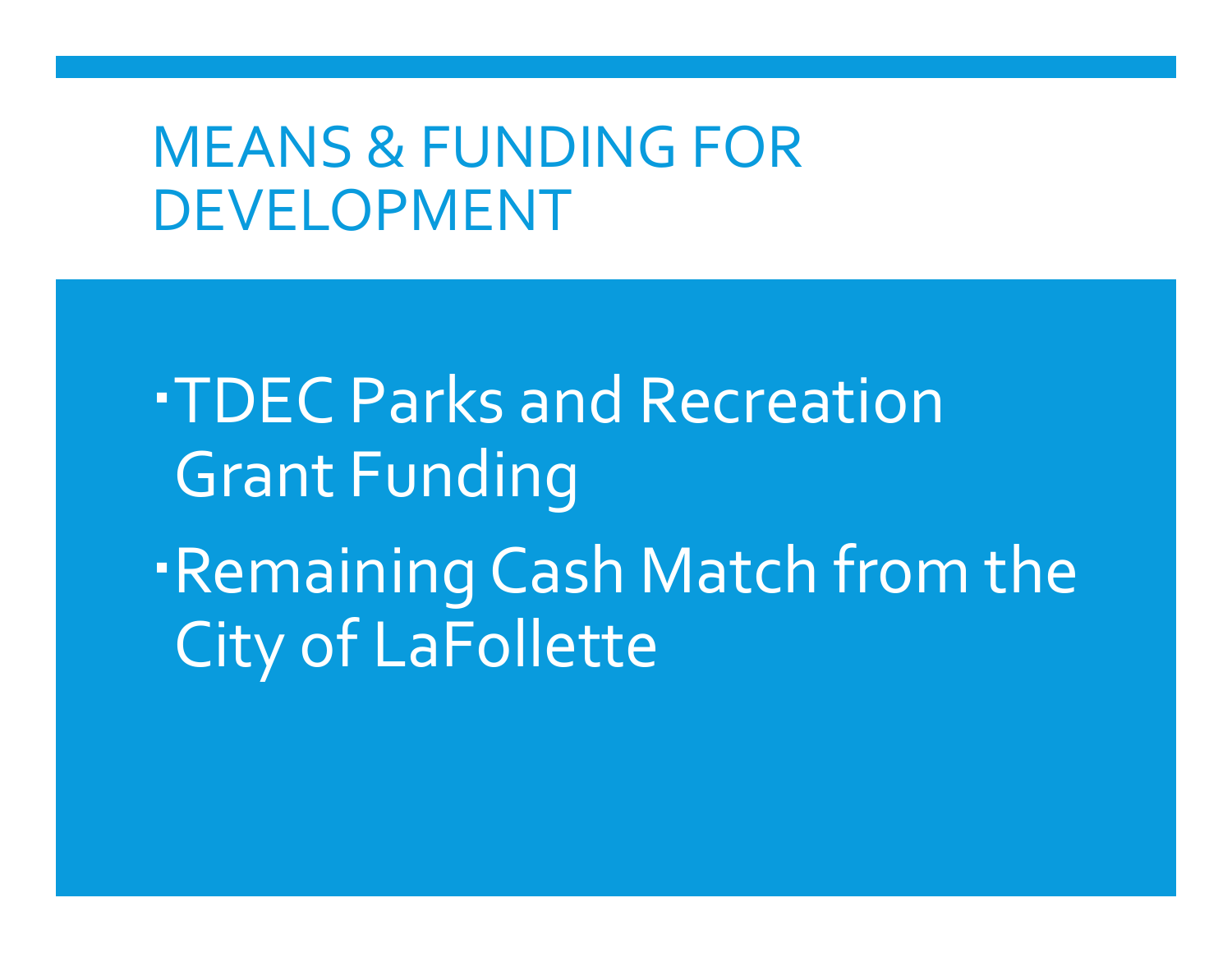## SUITABILITY, LOCATION, & TOPOGRAPHY FOR DEVELOPMENT OF PROJECT

- Located in existing Liberty Park
- The amphitheater will be developed in a hillside area of the park that fits the existing natural terrain.
- Near residential areas, schools, and adjacent to City Community Center
- There is space to add the proposed features at the Park while maintaining adequate open spaces
- All proposed new facilities will be constructed in locations where minimal site work and grading will be necessary.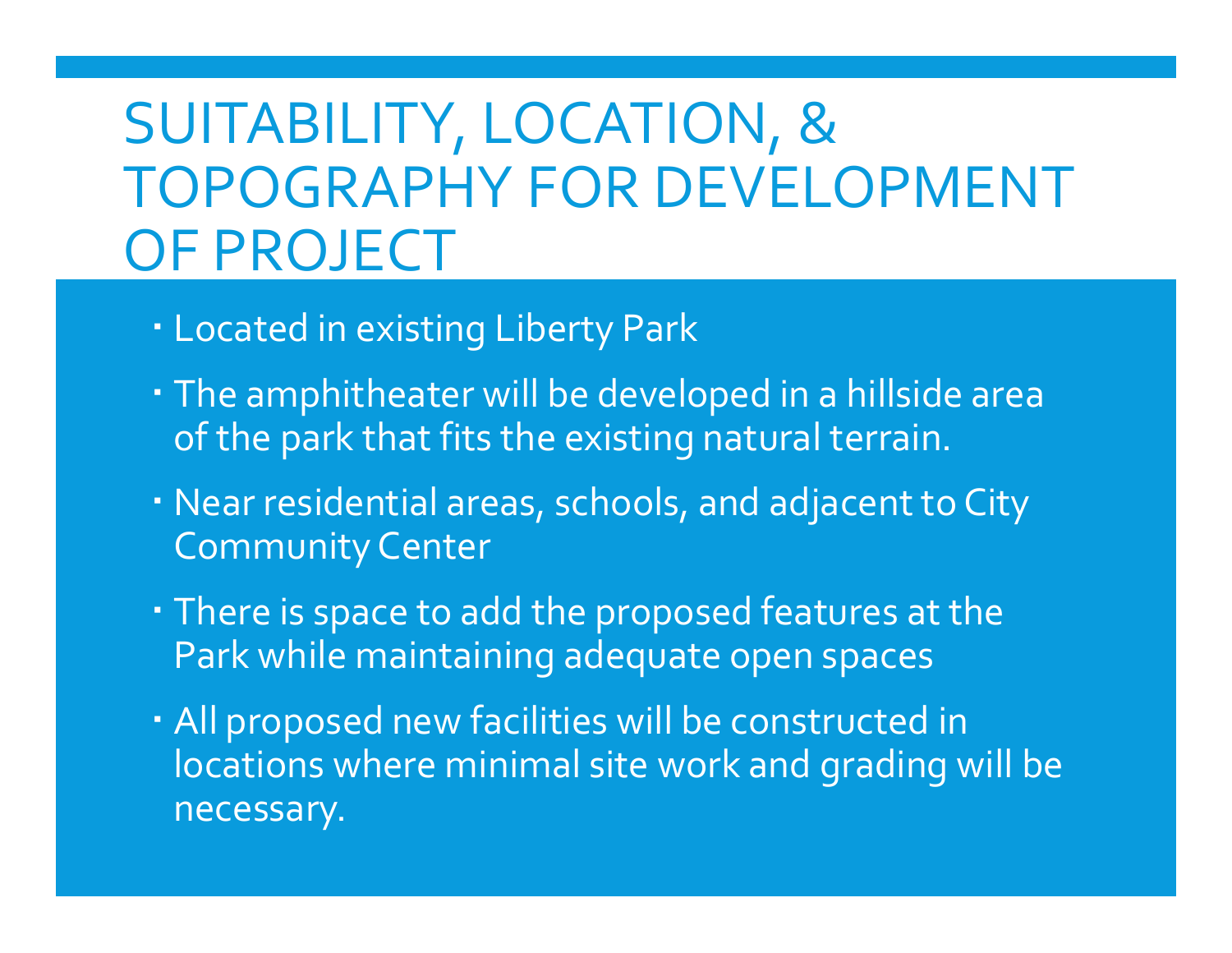### SITE DEVELOPMENT

The proposed project addresses park needs identified in the 2018 Master Plan Amphitheater development at Liberty Park ADA compliance and upgrades Future Site Development ADA compliant restroom facility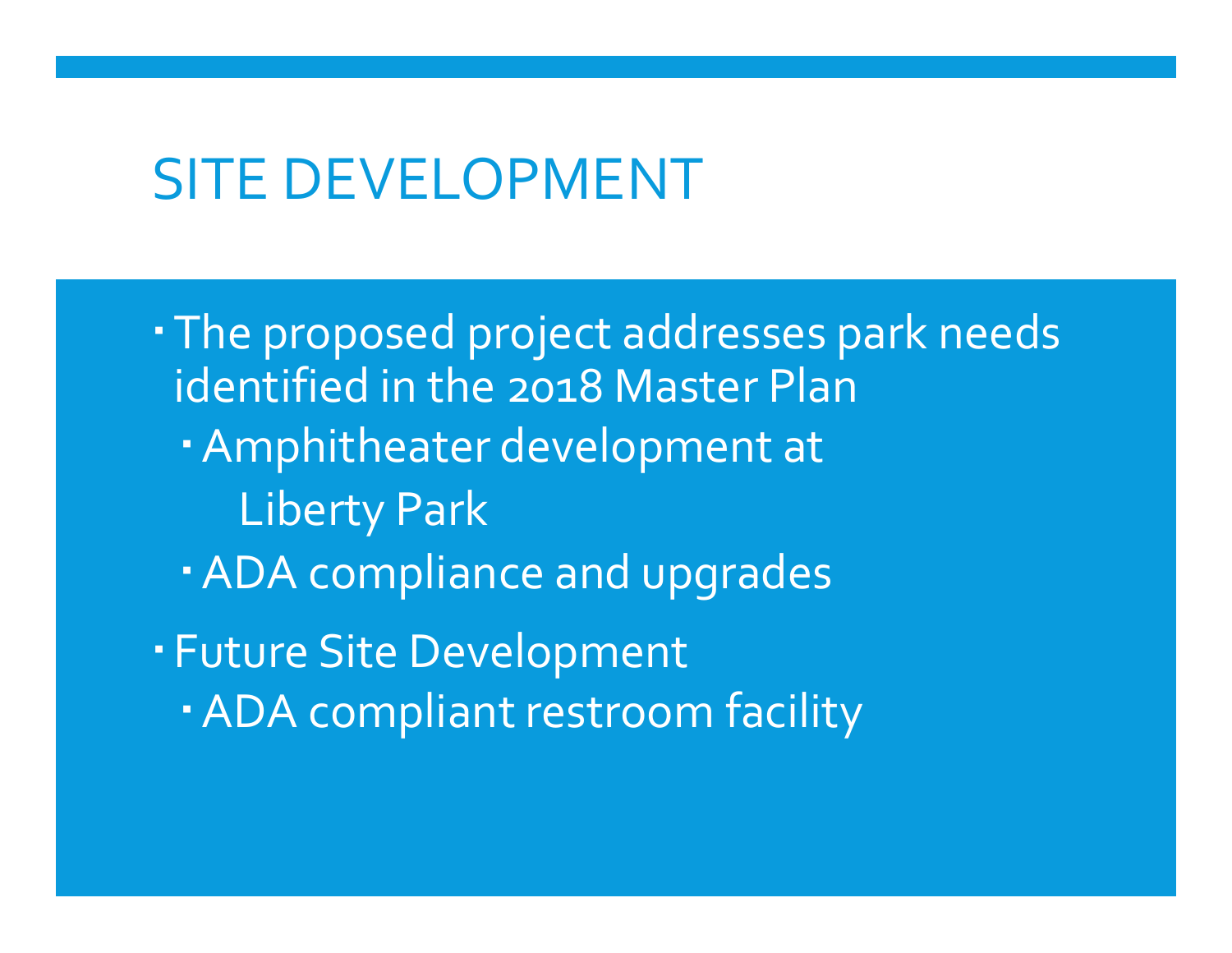## PROGRAMMING PLANS FOR SITE

#### Liberty Park

- Proposed:
	- Amphitheater
		- Community Events
		- Concerts
		- Performances
- Existing:
	- Baseball/Softball
	- Picnics and Community Events
	- Skateboarding
	- Splash Pad
	- General Recreation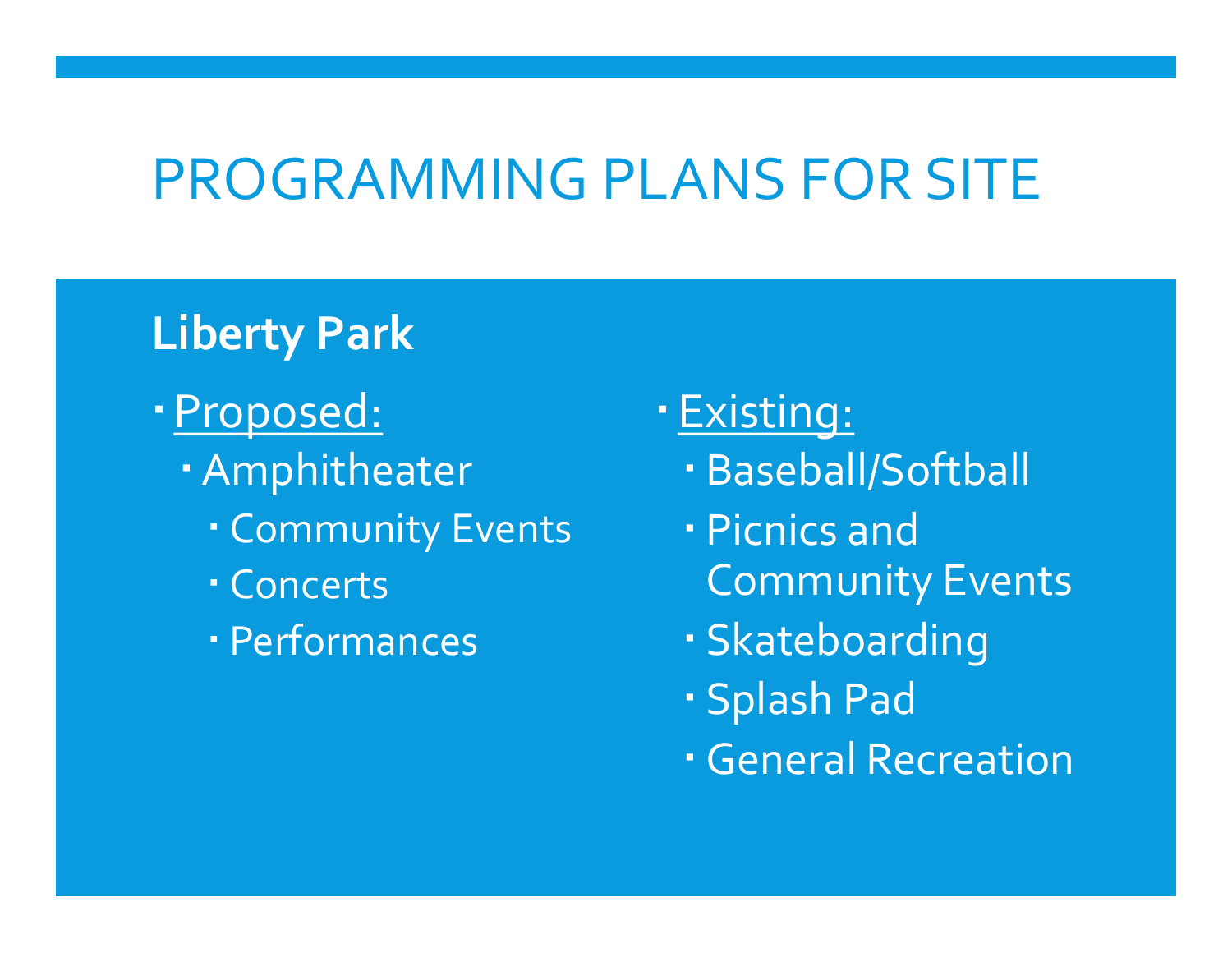### STATE COMPREHENSIVE RECREATION PLAN OBJECTIVE: ADVOCACY & FUNDING

 The City of LaFollette has made great effort to address the State's goal of advocating for recreational activities and programs through funding and planning. The City is constantly working to expand and maintain desirable recreational facilities and programs for citizens of LaFollette and surrounding areas. This has been demonstrated through the City's yearly dedication of funds to Parks & Recreation facilities and programing. Utilization of TDEC funds allow the City to double the impact of the funding they have available for improvements and developments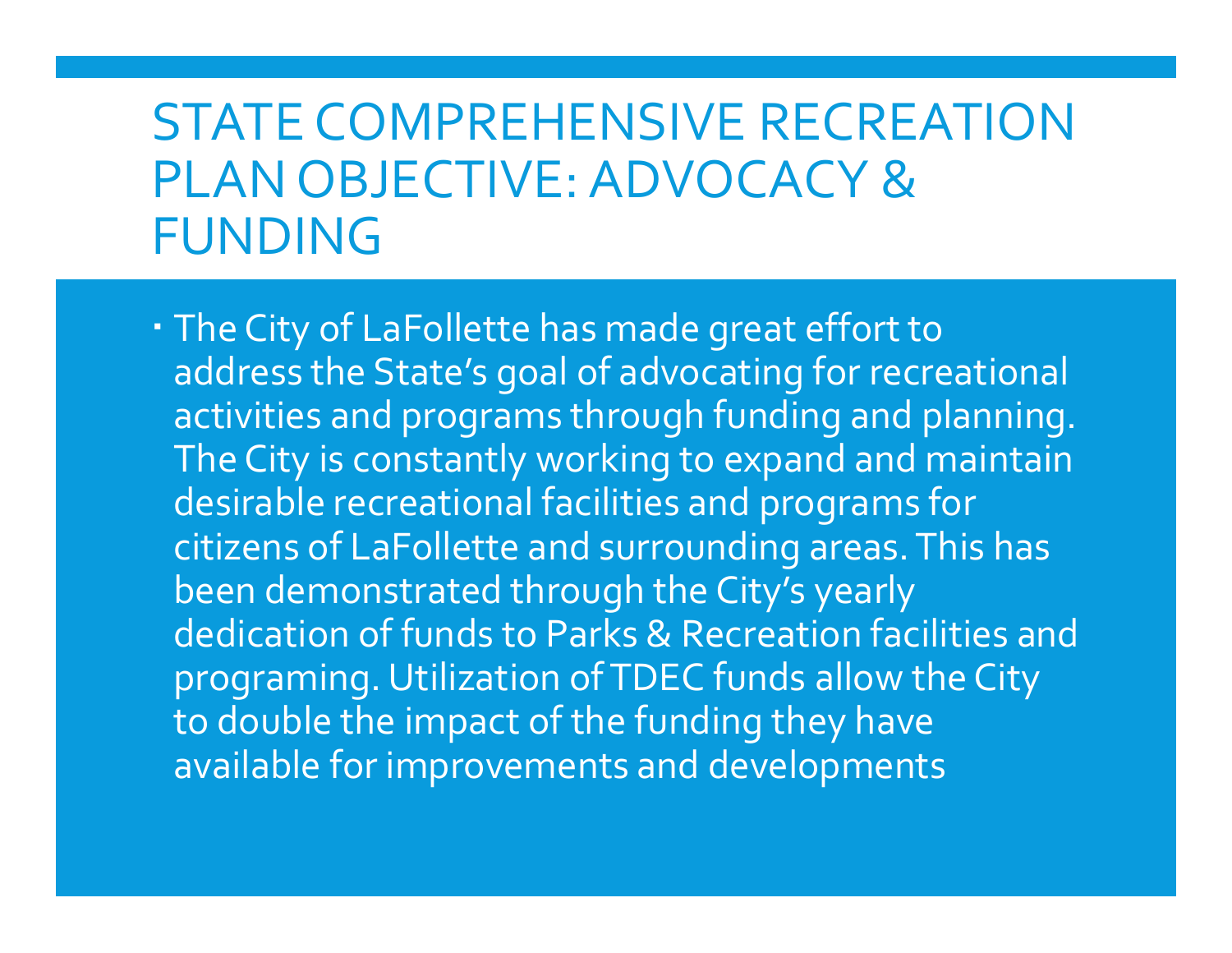### STATE COMPREHENSIVE RECREATION PLAN OBJECTIVE: LOCAL PARKS & RECREATION

 The City of LaFollette is dedicated to providing recreational facilities and programs to the citizens of LaFollette and surrounding areas. The LaFollette Parks and Recreation system has parks located throughout the City in order to make recreational facilities conveniently available to all citizens. The proposed 2020 TDEC project will expand the recreational opportunities by developing a facility that does not current exist.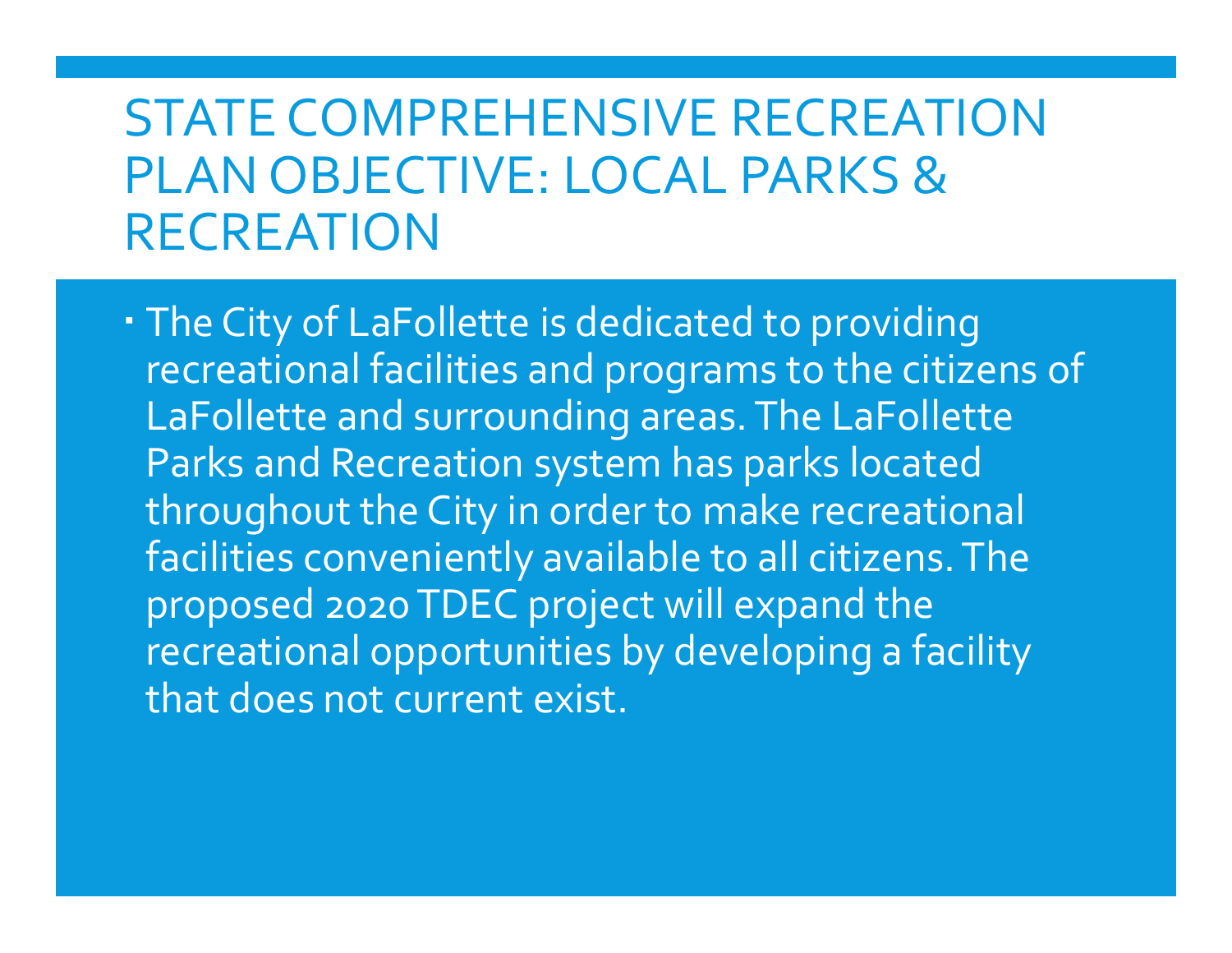### STATE COMPREHENSIVE RECREATION PLAN OBJECTIVE: RECREATION ONE-STOP

 The City of LaFollette is dedicated to providing the community with access to information regarding their recreational facilities and programs. The City frequently updates their website, including the Parks & Recreation page. In addition, the LaFollette Facebook Page is a "onestop" information source regarding Parks & Recreation in LaFollette. Here, citizens can find important information and updates regarding parks and recreation. This has also been a valuable tool when seeking formal community input (i.e. surveying during the 2018 master planning process) as well as regular feedback through comments.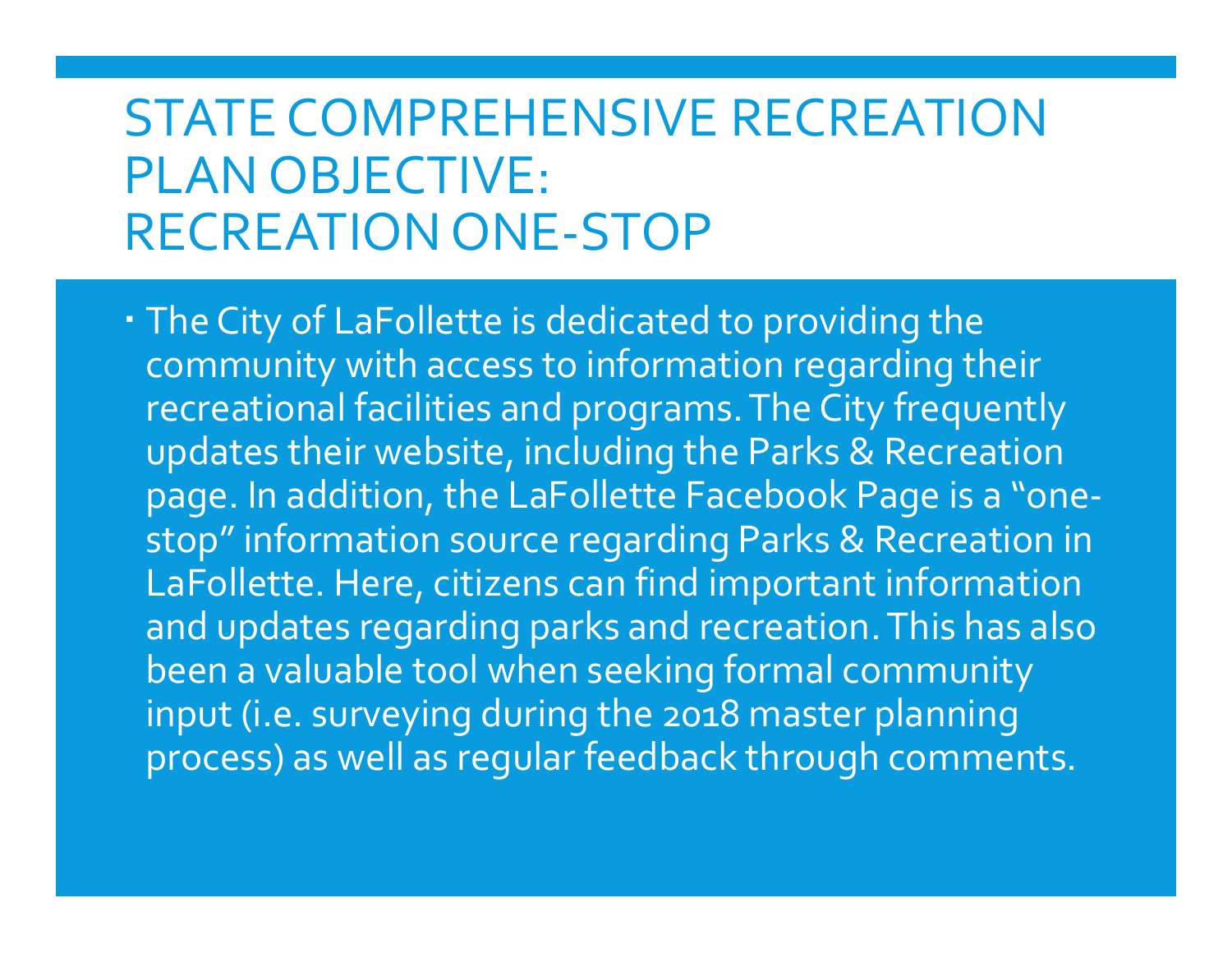#### STATE COMPREHENSIVE RECREATION PLAN OBJECTIVE: PUBLIC HEALTH

- Liberty Park is centrally located in the center of LaFollette. The park has a variety of recreation features that appeal to many users. A splash pad, skateboard park, ball field , walking trail and open field are all within the park and directly adjacent to the LaFollette Recreation Center.
- The amphitheater will add yet another programing opportunity within LaFollette's Parks & Recreation system. This will improve quality of life as well as encourage residents to enjoy the outdoors.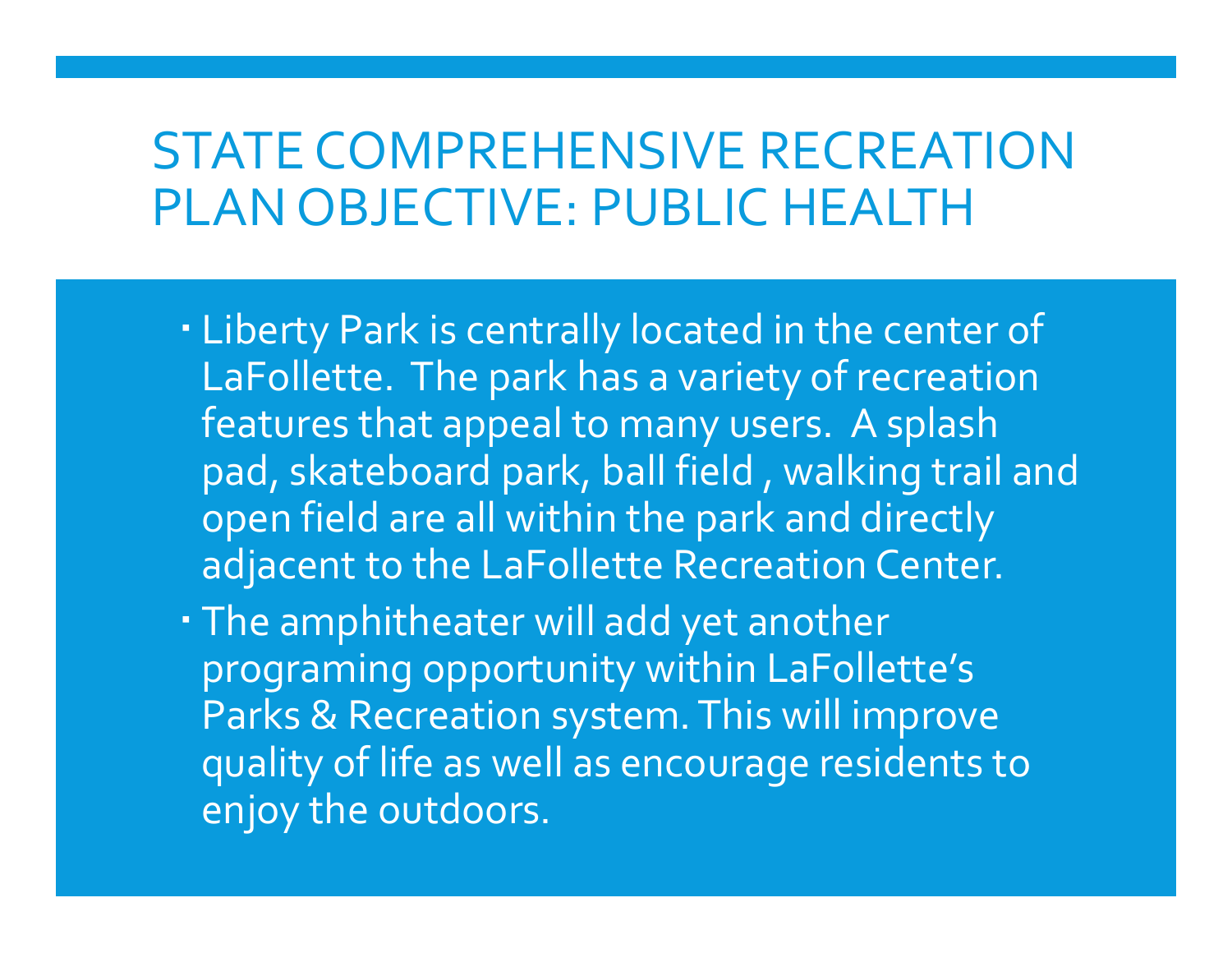### STATE COMPREHENSIVE RECREATION PLAN OBJECTIVE: CHILDREN IN NATURE

- All of the proposed project activities will encourage and enable the children of LaFollette and surrounding areas to participate in outdoor activities outside.
- The proposed amphitheater will host family friendly events, encouraging the whole family to be outside together.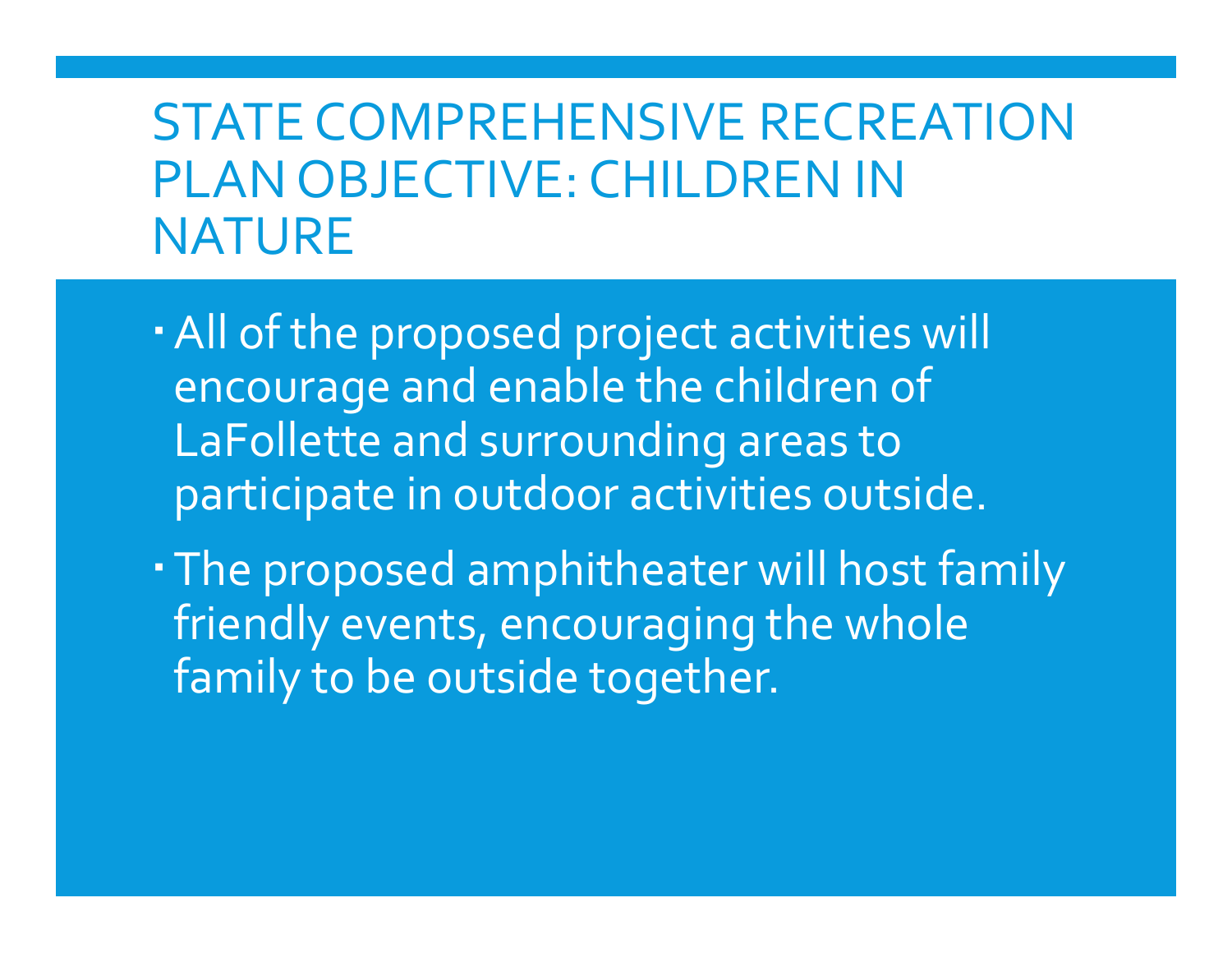### STATE COMPREHENSIVE RECREATION PLAN OBJECTIVE: ENVIRONMENTAL EDUCATION

 The proposed construction of an amphitheater provides a variety of outdoor educational opportunities for the citizens of LaFollette. The amphitheater will allow the City to host community events that be used as a teaching opportunity for children. Additionally, the amphitheater could host environmental education events for children and families all over Campbell County.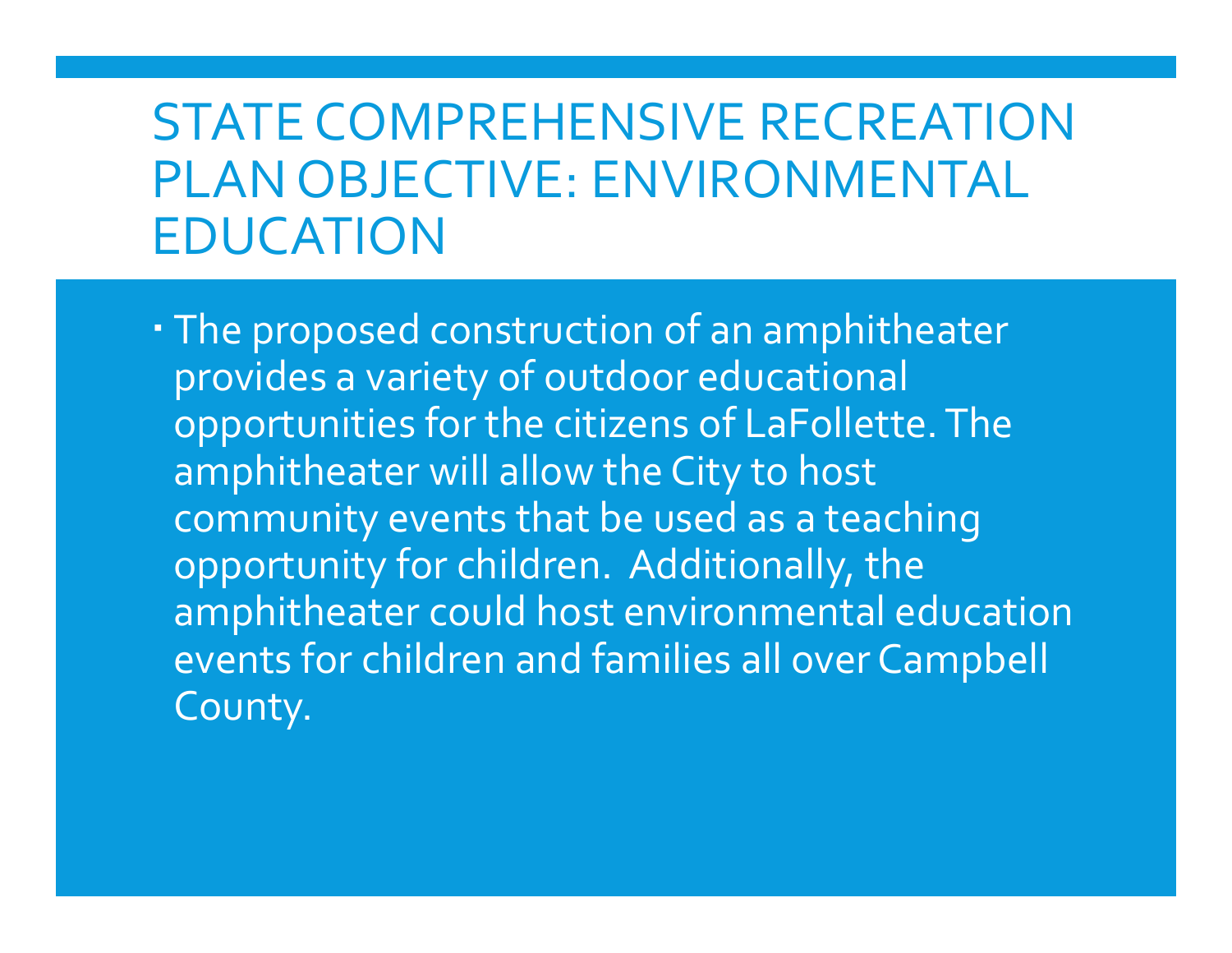#### STATE COMPREHENSIVE RECREATION PLAN OBJECTIVE: QUALITY GROWTH

• The City of LaFollette has an understanding for the<br>importance of Quality Growth in the development of new recreational activities. All of the proposed activities will take place in areas that have already been developed and will not interrupt the valuable natural infrastructure of the wave East Tennessee.

 The proposed amphitheater will expand recreation and entertainment opportunities in LaFollette. These events will attract residents from surrounding areas with hopes they will spend money around town before or after the events. Additionally, these events could create opportunities for local businesses and vendors to participate, thus stimulating the local tax base.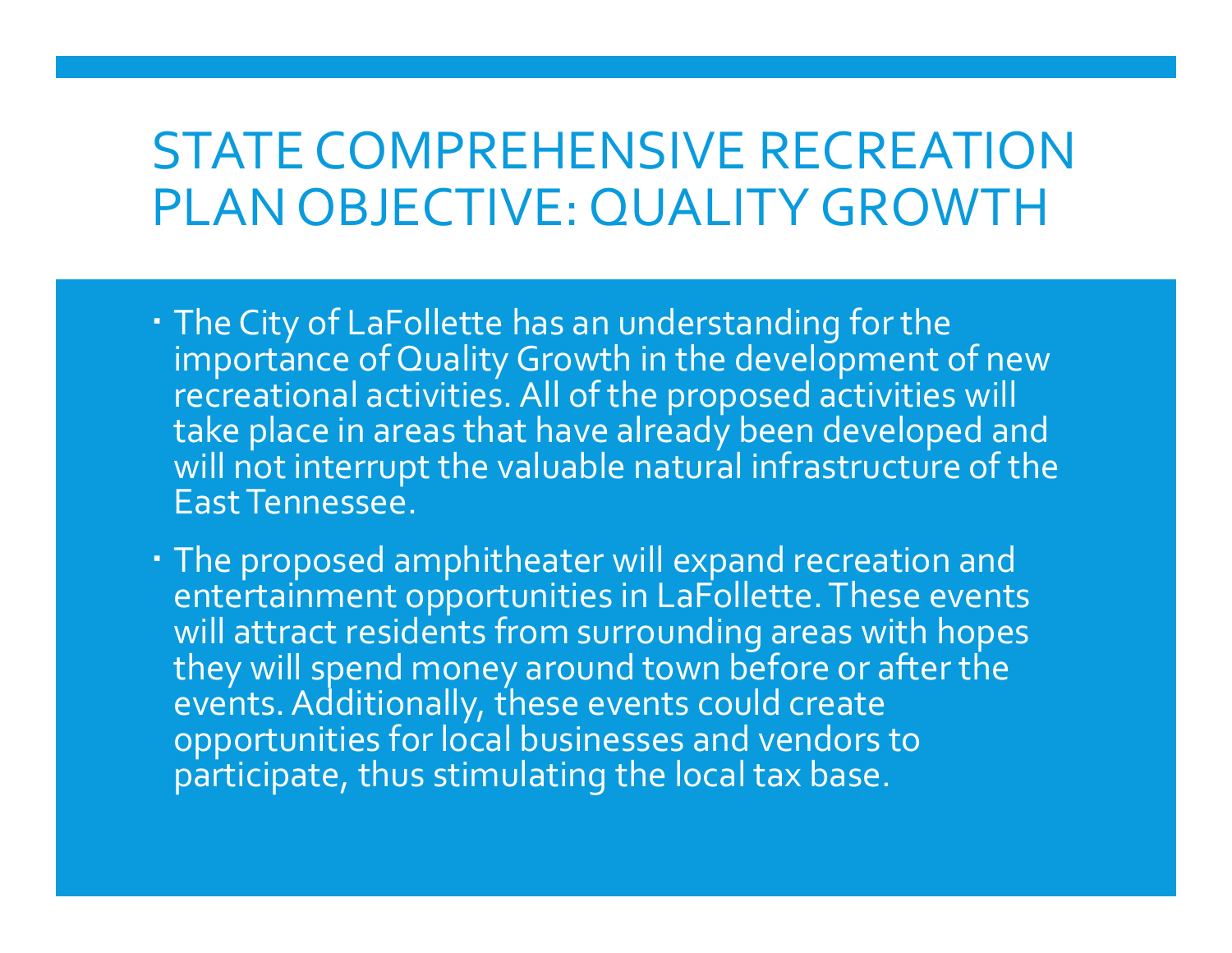#### STATE COMPREHENSIVE RECREATION PLAN OBJECTIVE: RURAL ECONOMIES

 The City of LaFollette acknowledges the significance of the availability parks and recreational facilities to quality of life for its citizens. Industries looking into development in cities like LaFollette, want to see that there are ample activities for their employees and families to participate in outside of work. The addition of park land and continued upgrades to existing facilities show LaFollette's commitment to recreational opportunities within the City. Parks and recreational facilities are essential to maintaining and expanding the economies of rural areas of Tennessee.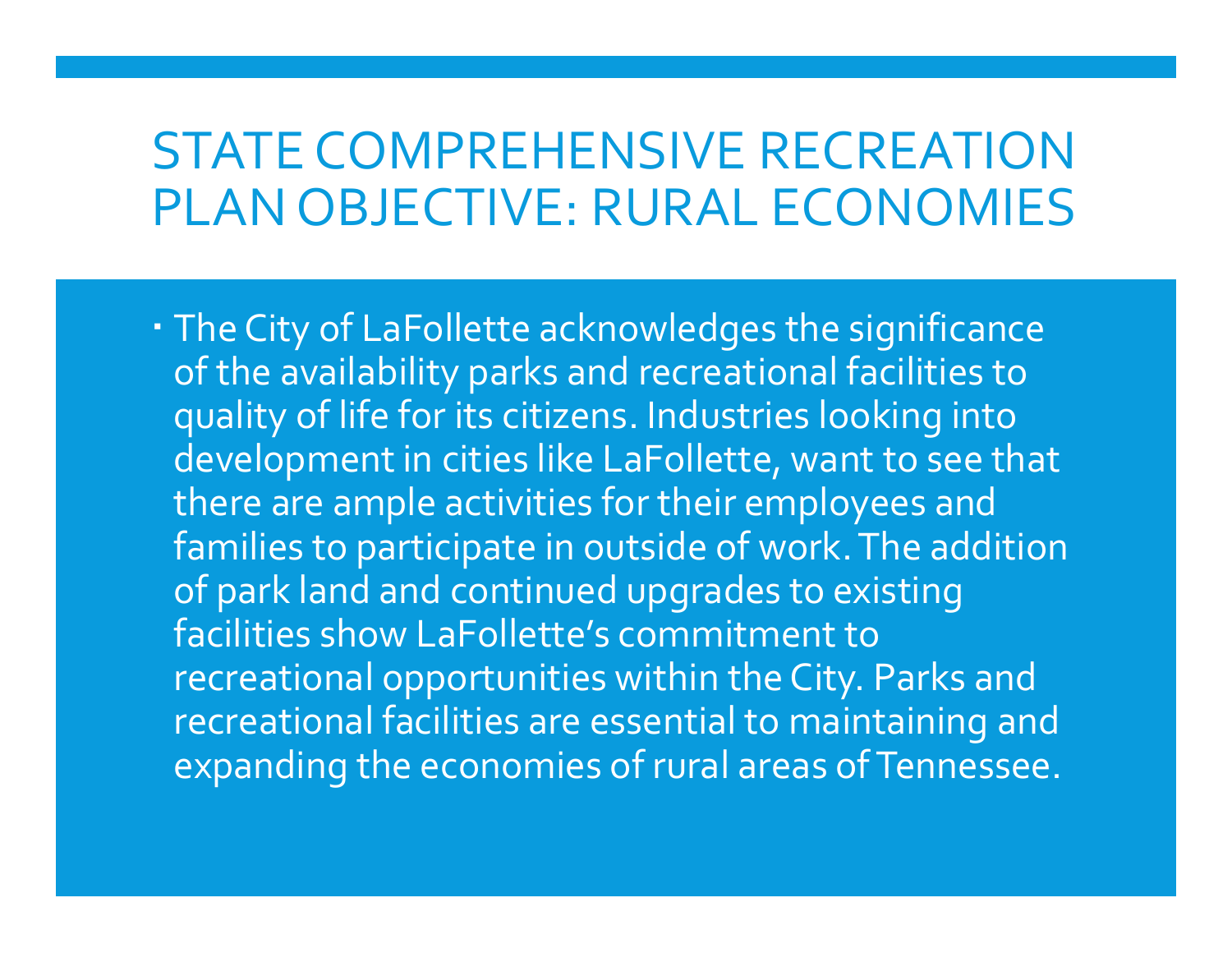## 2 YEAR PROJECT TIMELINE

- 
- 
- 
- 
- 
- 
- 
- 

2 YEAR PROJECT TIMELINE<br>
Submit Application December 2020<br>
December 2020<br>
Deceive Funding Award May 2021 2 YEAR PROJECT TIMELINE<br>
Submit Application December 2020<br>
Receive Funding Award May 2021<br>
Environmental Clearance July- Dec. 2021 2 YEAR PROJECT TIMELINE<br>
Submit Application December 2020<br>
- Receive Funding Award May 2021<br>
- Environmental Clearance July- Dec. 2021<br>
- State Contracting January 2022 2 YEAR PROJECT TIMELINE<br>
Submit Application December 2020<br>
- Receive Funding Award May 2021<br>
- Environmental Clearance July- Dec. 2021<br>
- State Contracting January 2022<br>
- Project Design March-May 2022 - Submit Application<br>
- Receive Funding Award May 2021<br>
- Environmental Clearance May 2021<br>
- State Contracting January 2022<br>
- Project Design March-May 2022<br>
- Bidding & Award July-August 2022 - Submit Application<br>
- Receive Funding Award May 2021<br>
- Environmental Clearance July- Dec. 2021<br>
- State Contracting January 2022<br>
- Project Design March-May 2022<br>
- Bidding & Award July-August 2022<br>
- Construction Sept-Processes and the processes and the Project Construction September 2022<br>
Project Design September 2022<br>
Project Design Sept-December 2022<br>
Project Design March-May 2022<br>
Project Close-out Sept-December 2022<br>
Project Close-Provider Chang Award May 2021<br>
Project Design Bidding & Award July- Dec. 2021<br>
Project Design March-May 2022<br>
Project Design March-May 2022<br>
Project Close-out January 2023<br>
Project Close-out January 2023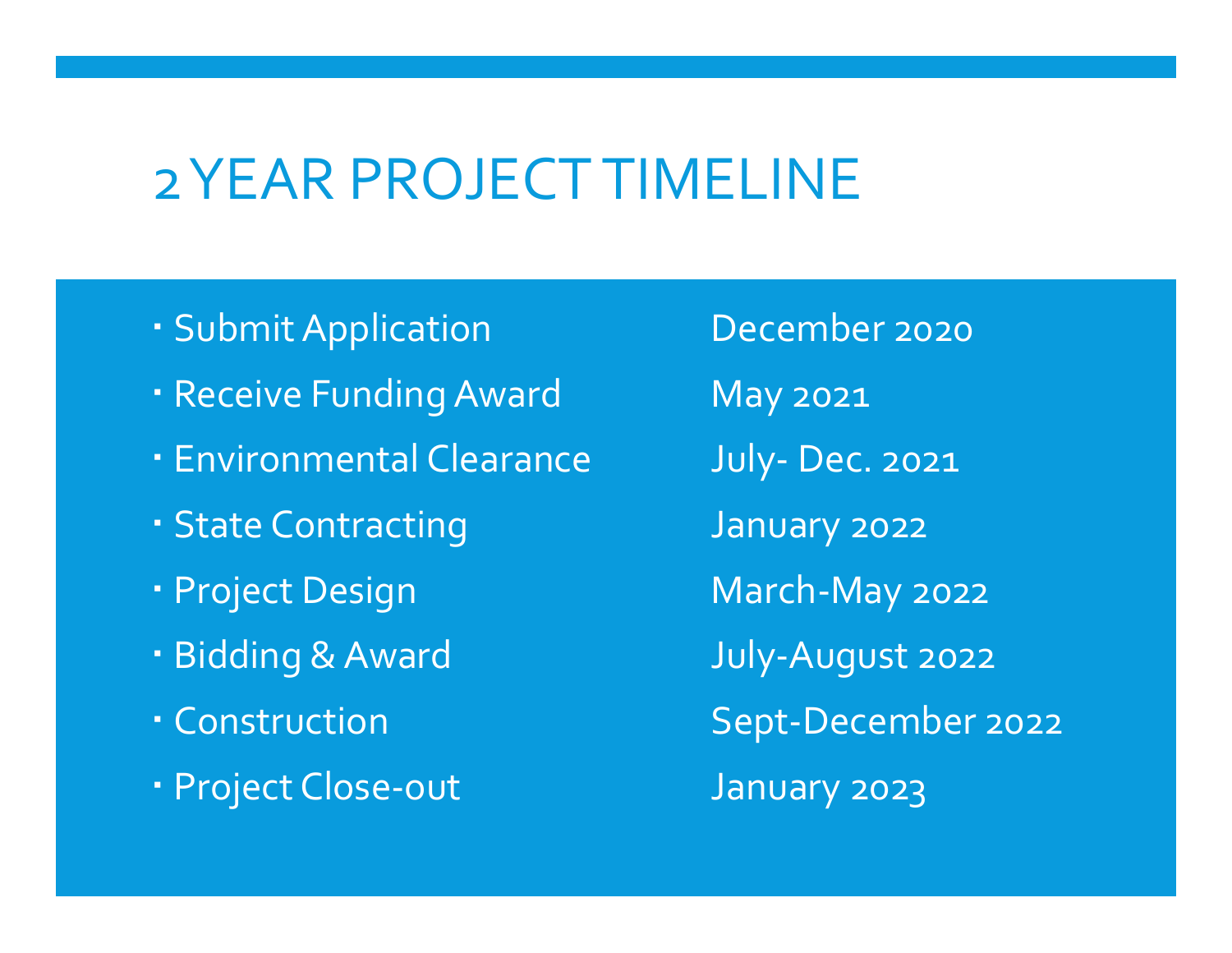### PROJECT DESIGN ELEMENTS LAFOLLETTE LIBERTY PARK

#### Use of Site

- Proposed amphitheater, new parking lot with ADA compliant parking areas.
- ADA accessible features and walkways will ensure that all citizens are able to use the new facilities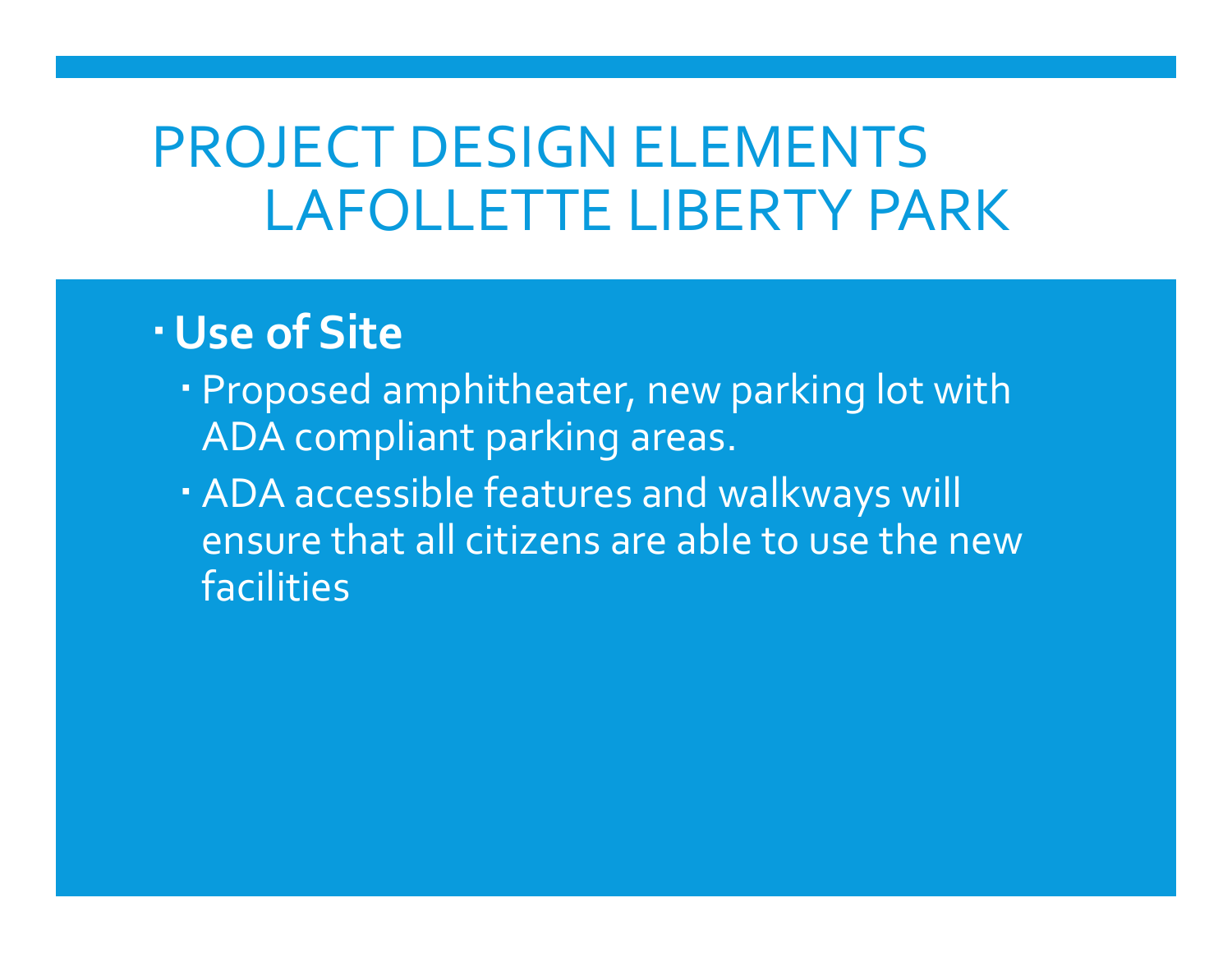### PROJECT DESIGN ELEMENTS LAFOLLETTE LIBERTY PARK

#### Access

 The park is open to citizens between sunrise and sunset

#### Ease of Maintenance

- The City of LaFollette has successfully developed and maintained Liberty Park for many years
- . The proposed project activities will not create any new routine operational maintenance responsibilities for the maintenance staff.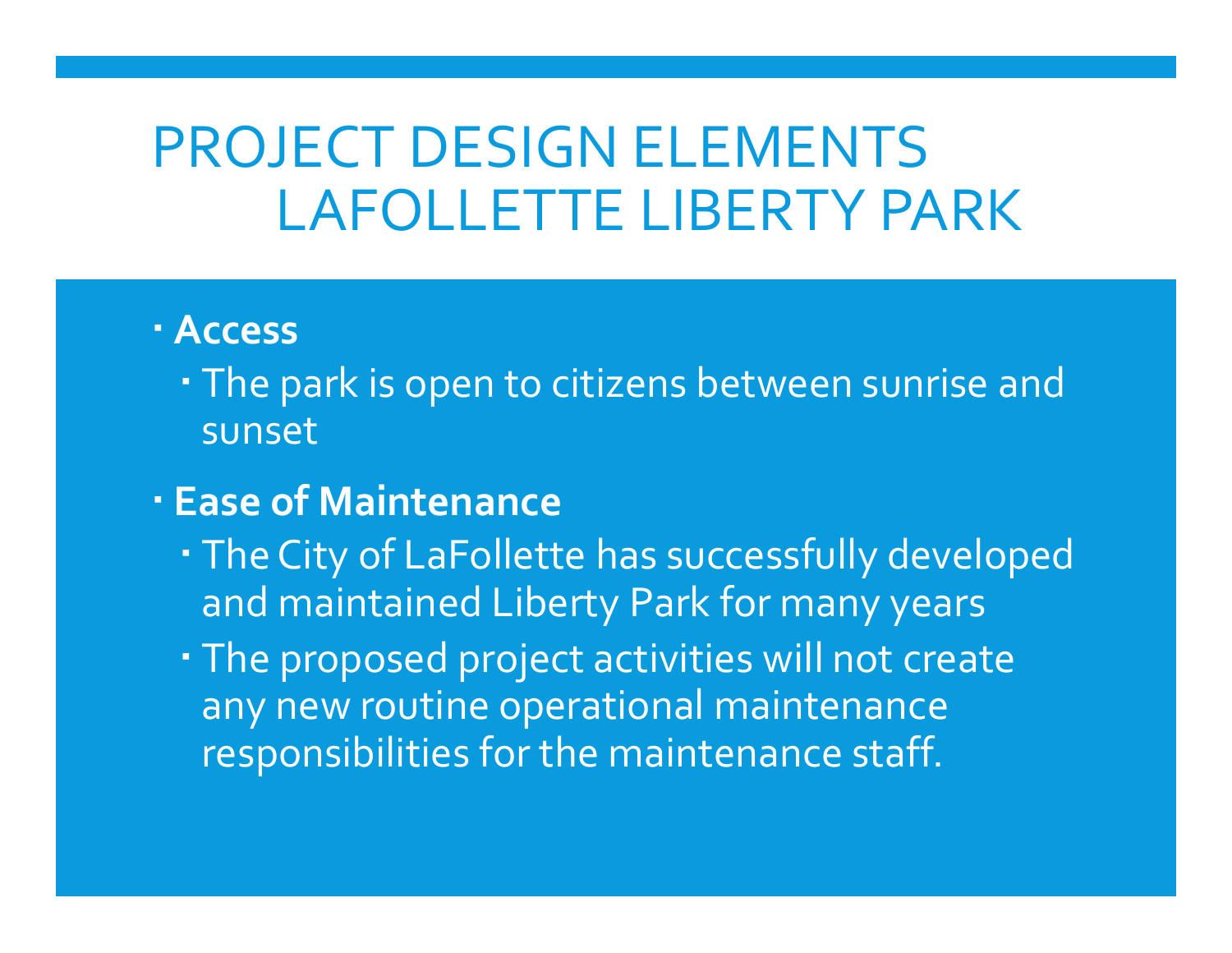### PROJECT DESIGN ELEMENTS

Total Project: \$500,000 Total Construction Costs: \$425,000 Amphitheater Stage and Seating Area Parking Lot Upgrades Walkway Upgrades Complete ADA Compliance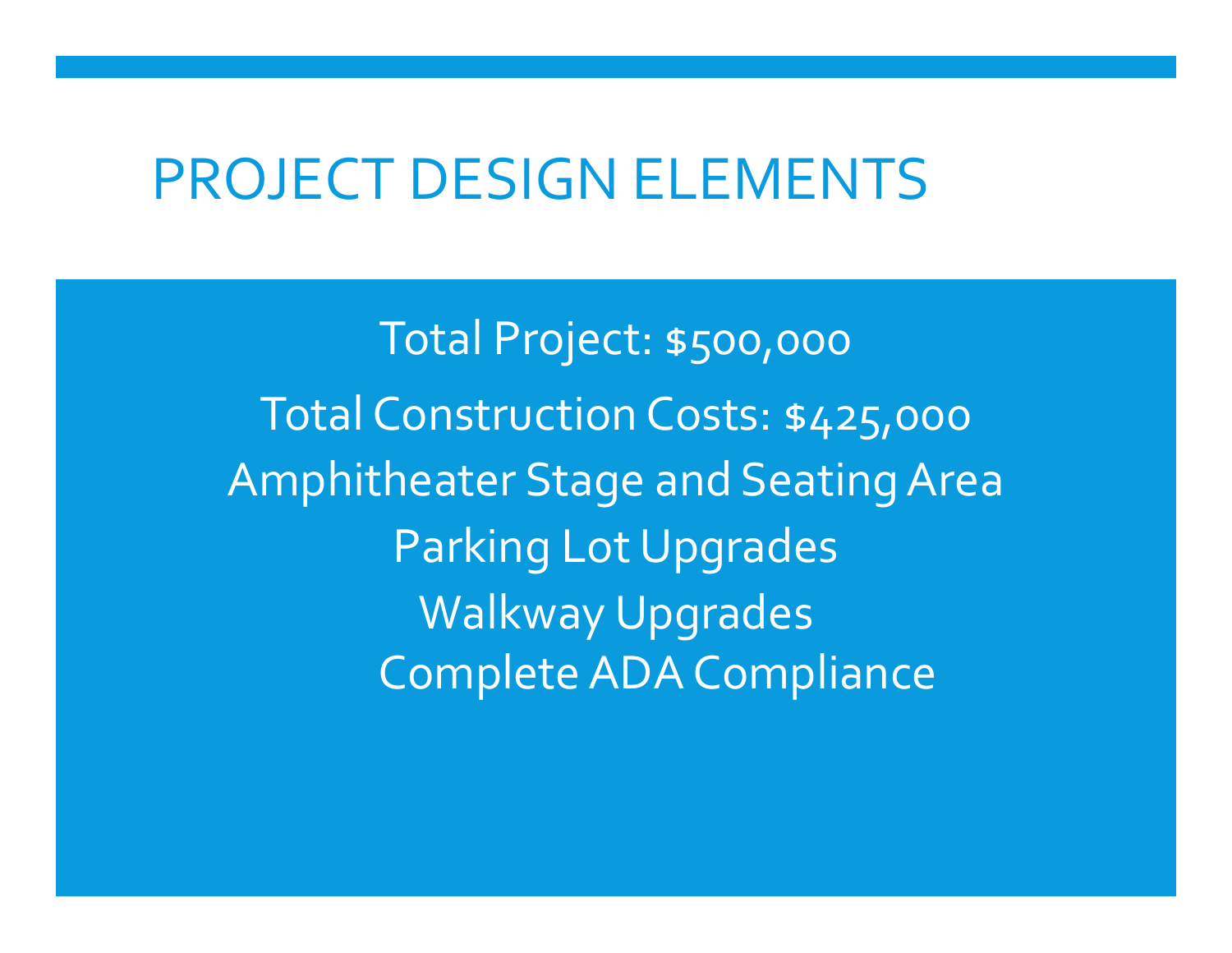### PROPOSED AMPHITHEATER DEVELOPMENT AT LAFOLLETTE LIBERTY PARK

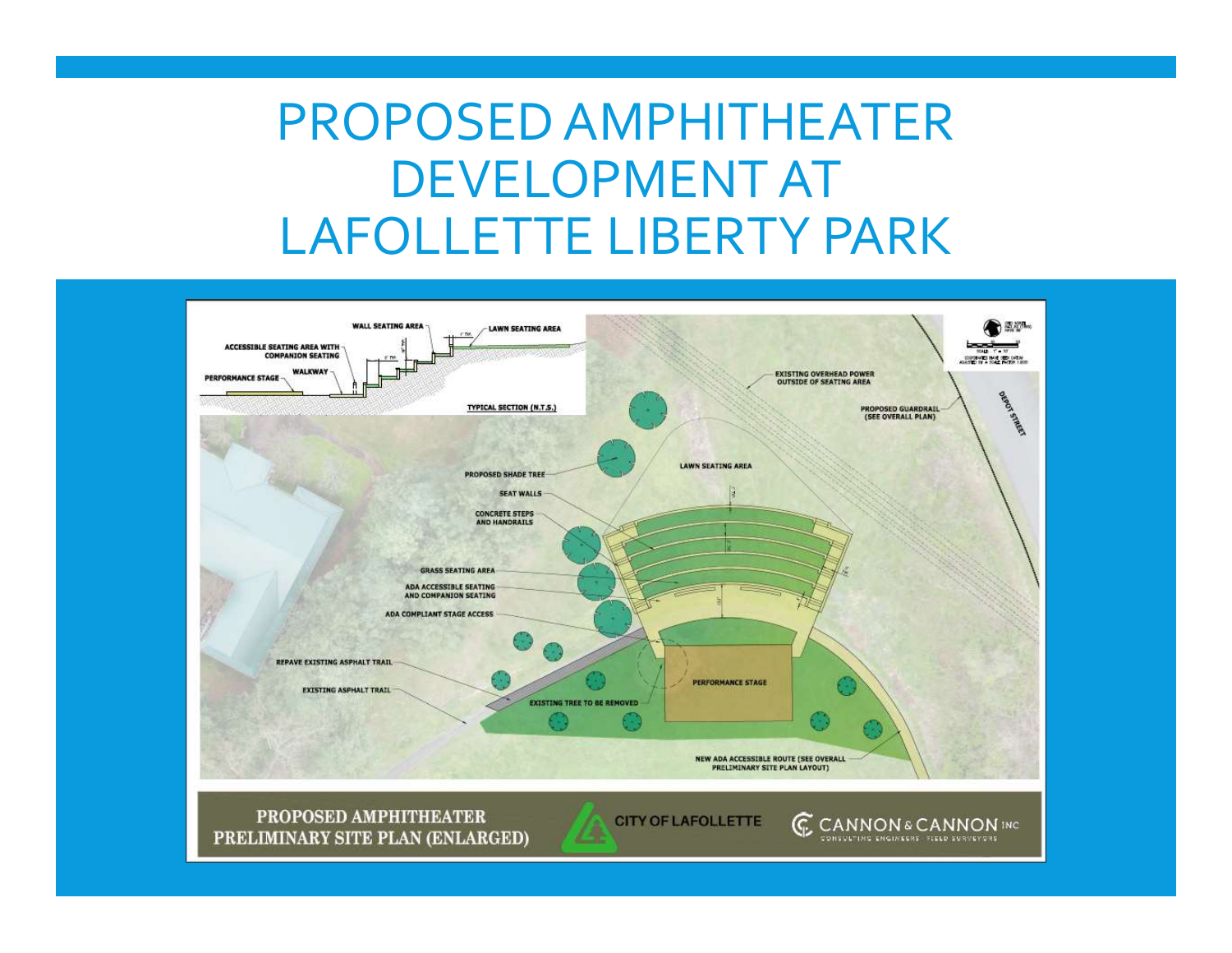## PROJECT LOCATION MAP

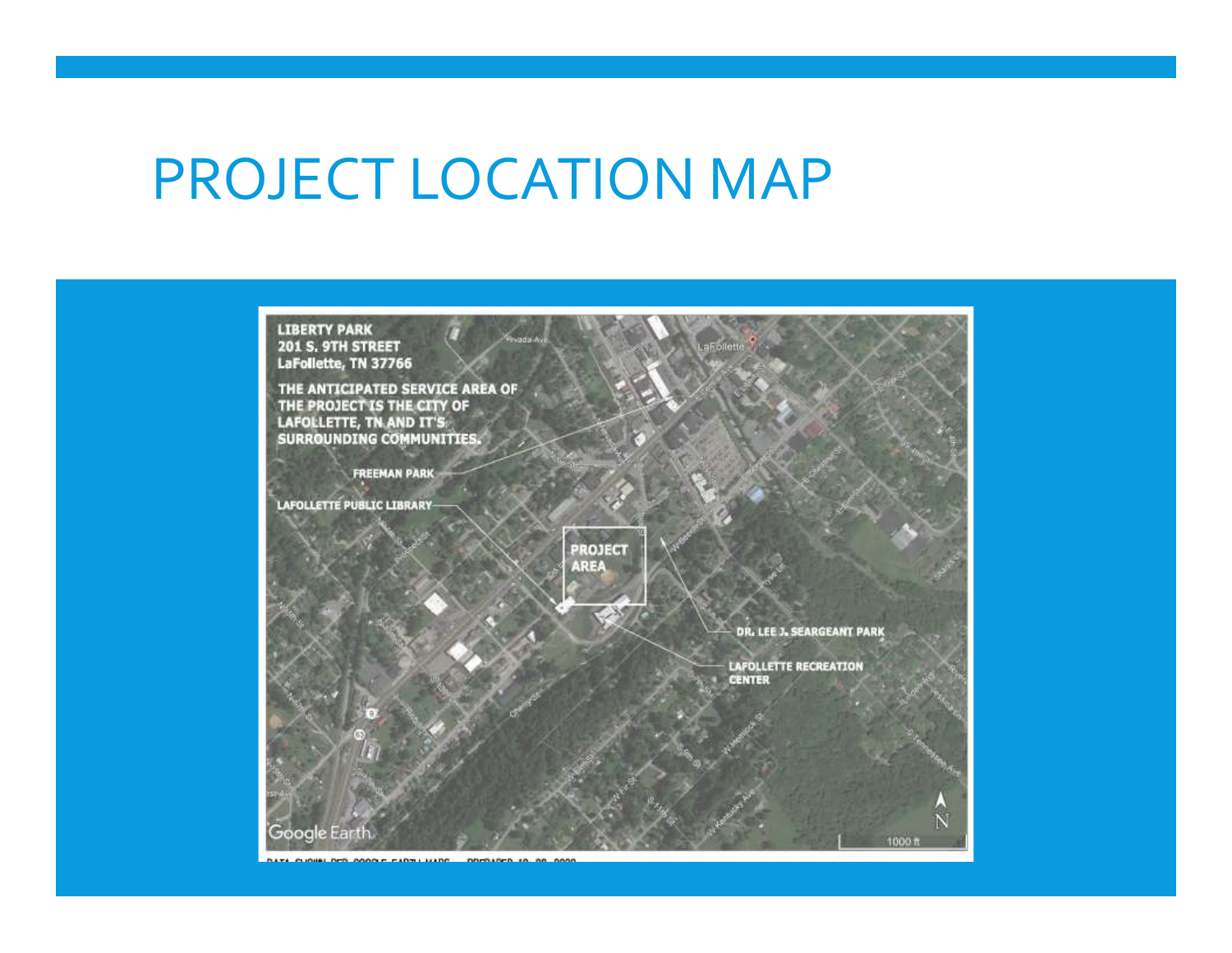### TOPOGRAPHIC MAP



PROPOSED AMPHITHEATER PROJECT TOPOGRAPHIC MAP

**CITY OF LAFOLLETTE** 

G CANNON & CANNON INC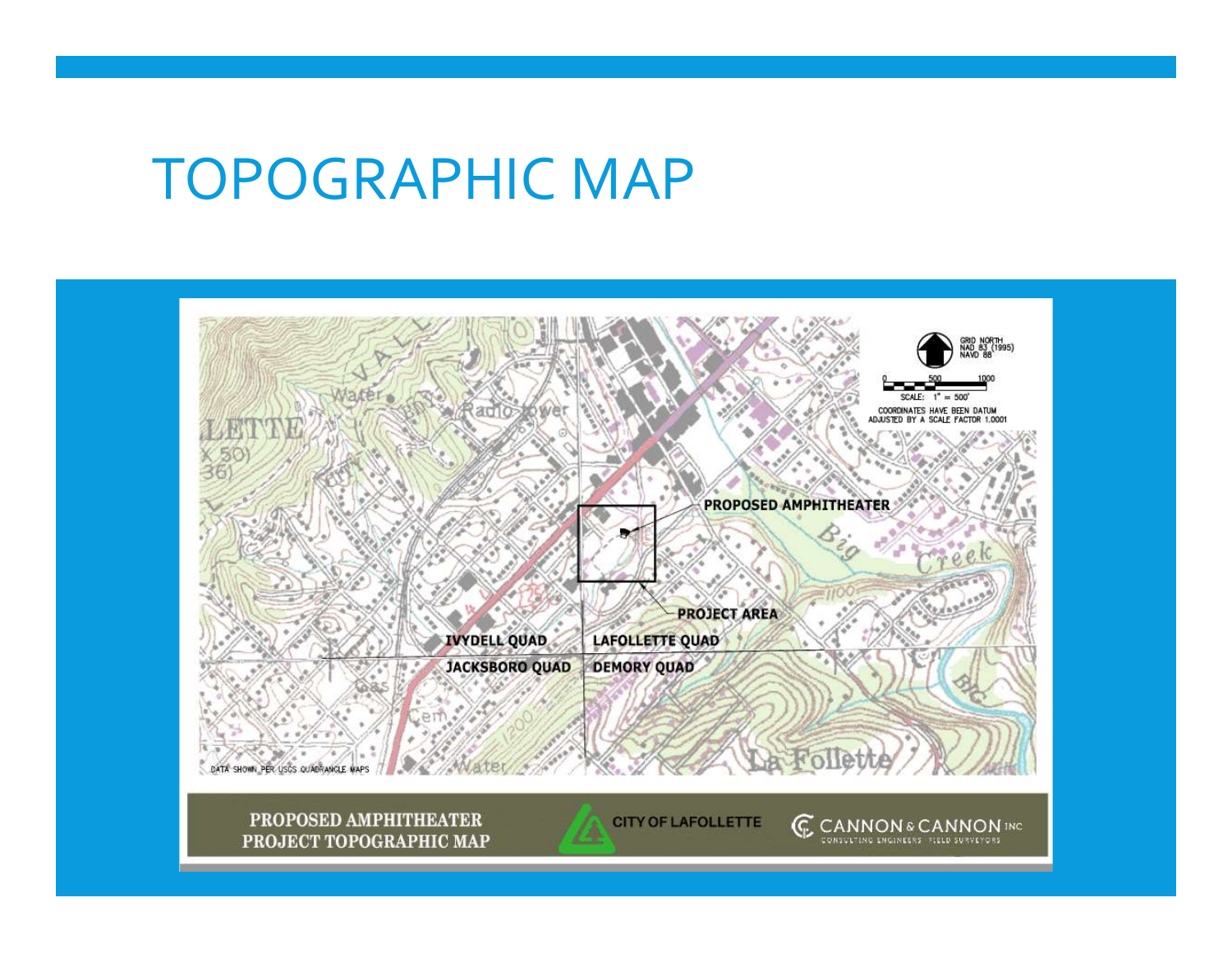### PRELIMINARY SITE PLAN LAFOLLETTE LIBERTY PARK

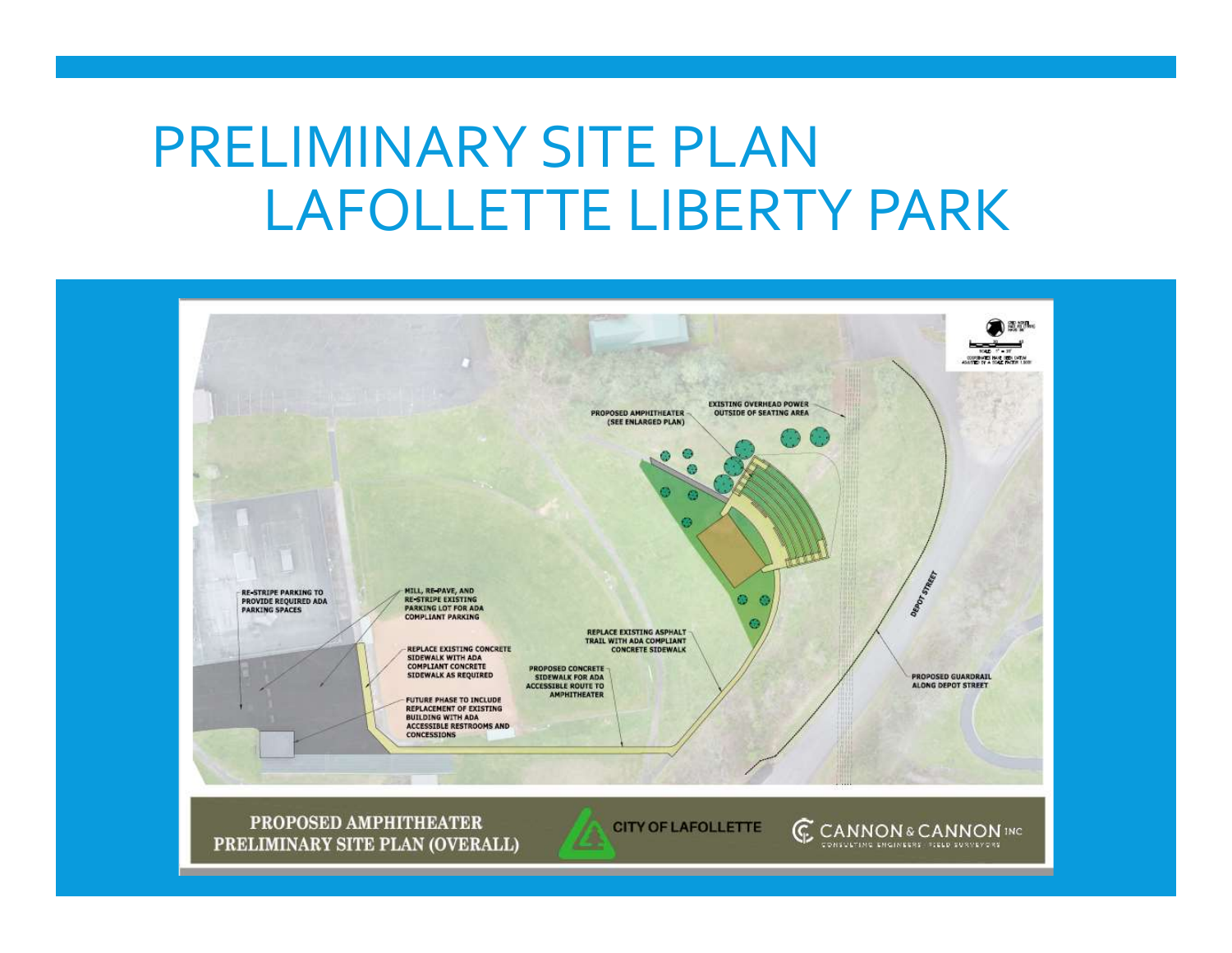## PICTURE OF FUTURE AMPHITHEATER SITE